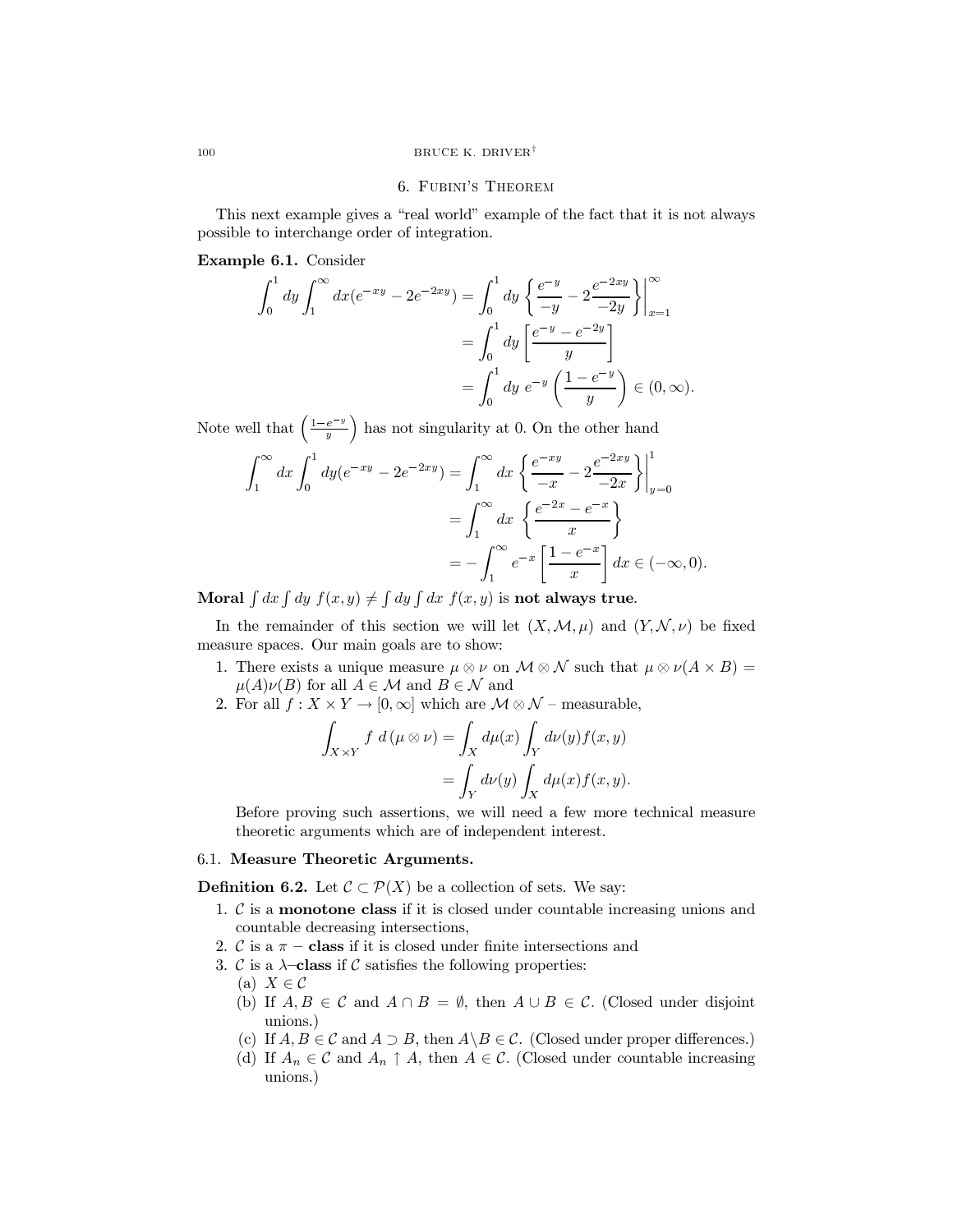4. We will say C is a  $\lambda_0$  – class if C satisfies conditions a) – c) but not necessarily  $\mathbf{d}$ .

*Remark* 6.3. Notice that every  $\lambda$  – class is also a monotone class.

(The reader wishing to shortcut this section may jump to Theorem 6.7 where he/she should then only read the second proof.)

**Lemma 6.4** (Monotone Class Theorem). Suppose  $A \subset \mathcal{P}(X)$  is an algebra and C is the smallest monotone class containing A. Then  $\mathcal{C} = \sigma(\mathcal{A})$ .

**Proof.** For  $C \in \mathcal{C}$  let

$$
\mathcal{C}(C) = \{ B \in \mathcal{C} : C \cap B, C \cap B^c, B \cap C^c \in \mathcal{C} \}.
$$

then  $\mathcal{C}(C)$  is a monotone class. Indeed, if  $B_n \in \mathcal{C}(C)$  and  $B_n \uparrow B$ , then  $B_n^c \downarrow B^c$ and so

$$
C \ni C \cap B_n \uparrow C \cap B
$$
  
\n
$$
C \ni C \cap B_n^c \downarrow C \cap B^c
$$
 and  
\n
$$
C \ni B_n \cap C^c \uparrow B \cap C^c.
$$

Since C is a monotone class, it follows that  $C \cap B$ ,  $C \cap B^c$ ,  $B \cap C^c \in \mathcal{C}$ , i.e.  $B \in \mathcal{C}(C)$ . This shows that  $\mathcal{C}(C)$  is closed under increasing limits and a similar argument shows that  $\mathcal{C}(C)$  is closed under decreasing limits. Thus we have shown that  $\mathcal{C}(C)$  is a monotone class for all  $C \in \mathcal{C}$ .

If  $A \in \mathcal{A} \subset \mathcal{C}$ , then  $A \cap B$ ,  $A \cap B^c$ ,  $B \cap A^c \in \mathcal{A} \subset \mathcal{C}$  for all  $B \in \mathcal{A}$  and hence it follows that  $A \subset C(A) \subset C$ . Since C is the smallest monotone class containing A and  $\mathcal{C}(A)$  is a monotone class containing A, we conclude that  $\mathcal{C}(A) = \mathcal{C}$  for any  $A \in \mathcal{A}$ .

Let  $B \in \mathcal{C}$  and notice that  $A \in \mathcal{C}(B)$  happens iff  $B \in \mathcal{C}(A)$ . This observation and the fact that  $C(A) = C$  for all  $A \in \mathcal{A}$  implies  $A \subset C(B) \subset C$  for all  $B \in \mathcal{C}$ . Again since C is the smallest monotone class containing A and  $\mathcal{C}(B)$  is a monotone class we conclude that  $\mathcal{C}(B) = \mathcal{C}$  for all  $B \in \mathcal{C}$ . That is to say, if  $A, B \in \mathcal{C}$  then  $A \in \mathcal{C} = \mathcal{C}(B)$ and hence  $A \cap B$ ,  $A \cap B^c$ ,  $A^c \cap B \in \mathcal{C}$ . So C is closed under complements (since  $X \in \mathcal{A} \subset \mathcal{C}$  and finite intersections and increasing unions from which it easily follows that C is a  $\sigma$  - algebra.  $\blacksquare$ 

Let  $\mathcal{E} \subset \mathcal{P}(X \times Y)$  be given by

$$
\mathcal{E} = \mathcal{M} \times \mathcal{N} = \{A \times B : A \in \mathcal{M}, B \in \mathcal{N}\}\
$$

and recall from Exercise 4.2 that  $\mathcal E$  is an elementary family. Hence the algebra  $\mathcal{A} = \mathcal{A}(\mathcal{E})$  generated by  $\mathcal E$  consists of sets which may be written as disjoint unions of sets from  $\mathcal{E}$ .

**Theorem 6.5** (Uniqueness). Suppose that  $\mathcal{E} \subset \mathcal{P}(X)$  is an elementary class and  $\mathcal{M} = \sigma(\mathcal{E})$  (the  $\sigma$  - algebra generated by  $\mathcal{E}$ ). If  $\mu$  and  $\nu$  are two measures on M which are  $\sigma$  – finite on  $\mathcal E$  and such that  $\mu = \nu$  on  $\mathcal E$  then  $\mu = \nu$  on M.

**Proof.** Let  $A := \mathcal{A}(\mathcal{E})$  be the algebra generated by  $\mathcal{E}$ . Since every element of  $\mathcal{A}$ is a disjoint union of elements from  $\mathcal{E}$ , it is clear that  $\mu = \nu$  on A. Henceforth we may assume that  $\mathcal{E} = \mathcal{A}$ . We begin first with the special case where  $\mu(X) < \infty$  and hence  $\nu(X) = \mu(X) < \infty$ . Let

$$
\mathcal{C} = \{A \in \mathcal{M} : \mu(A) = \nu(A)\}
$$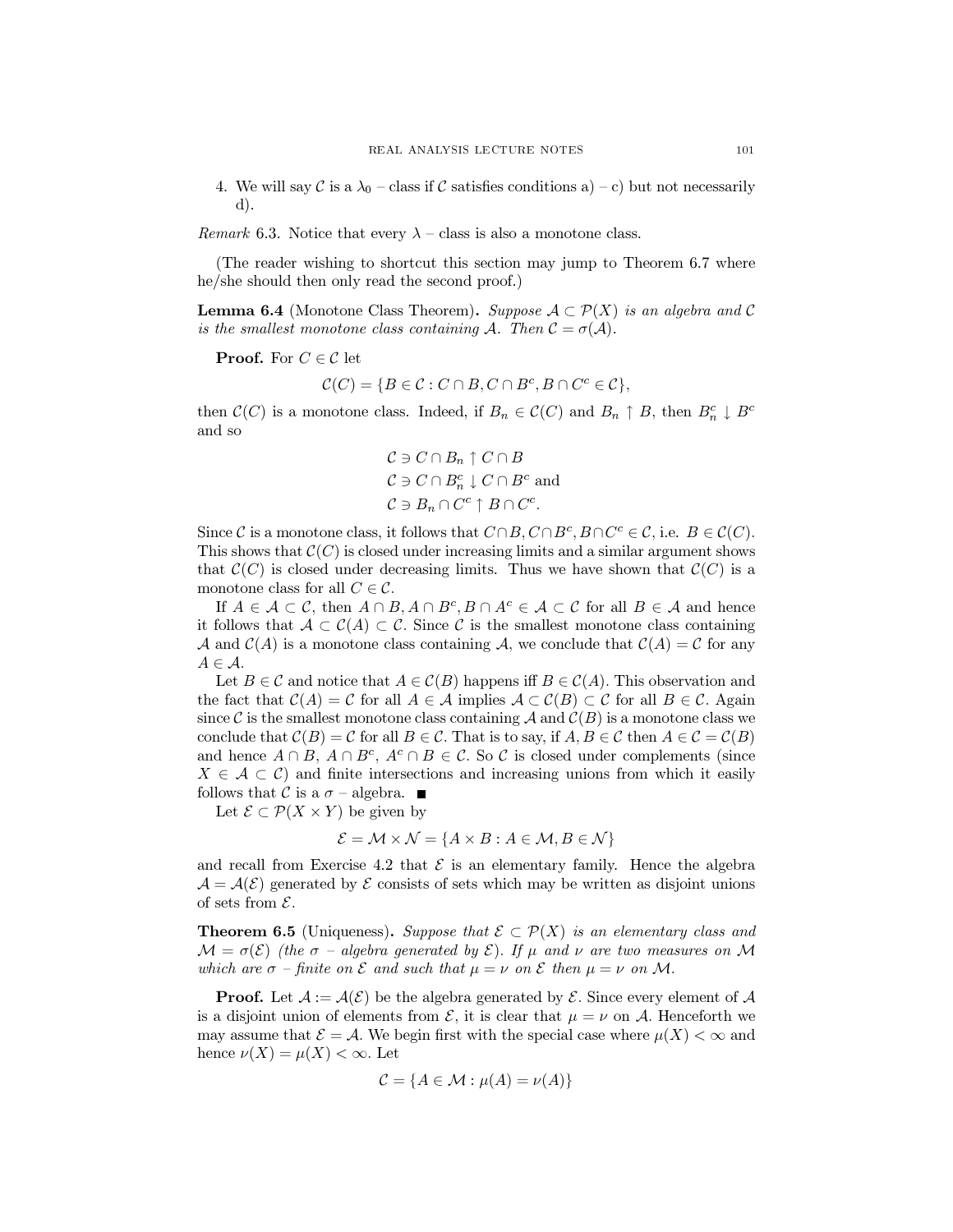The reader may easily check that C is a monotone class. Since  $A \subset \mathcal{C}$ , the monotone class lemma asserts that  $\mathcal{M} = \sigma(\mathcal{A}) \subset \mathcal{C} \subset \mathcal{M}$  showing that  $\mathcal{C} = \mathcal{M}$  and hence that  $\mu = \nu$  on M.

For the  $\sigma$  - finite case, let  $X_n \in \mathcal{A}$  be sets such that  $\mu(X_n) = \nu(X_n) < \infty$  and  $X_n \uparrow X$  as  $n \to \infty$ . For  $n \in \mathbb{N}$ , let

(6.1) 
$$
\mu_n(A) := \mu(A \cap X_n) \text{ and } \nu_n(A) = \nu(A \cap X_n)
$$

for all  $A \in \mathcal{M}$ . Then one easily checks that  $\mu_n$  and  $\nu_n$  are finite measure on M such that  $\mu_n = \nu_n$  on A. Therefore, by what we have just proved,  $\mu_n = \nu_n$  on M. Hence or all  $A \in \mathcal{M}$ , using the continuity of measures,

$$
\mu(A) = \lim_{n \to \infty} \mu(A \cap X_n) = \lim_{n \to \infty} \nu(A \cap X_n) = \nu(A).
$$

 $\blacksquare$ 

**Lemma 6.6.** If  $D$  is a  $\lambda_0$  - class which contains a  $\pi$ -class,  $C$ , then  $D$  contains  $\mathcal{A}(\mathcal{C})$  – the algebra generated by  $\mathcal{C}.$ 

**Proof.** We will give two proofs of this lemma. The first proof is "constructive" and makes use of Proposition 4.9 which tells how to construct  $\mathcal{A}(\mathcal{C})$  from  $\mathcal{C}$ . The key to the first proof is the following claim which will be proved by induction.

Claim. Let  $\tilde{\mathcal{C}}_0 = \mathcal{C}$  and  $\tilde{\mathcal{C}}_n$  denote the collection of subsets of X of the form

(6.2) 
$$
A_1^c \cap \cdots \cap A_n^c \cap B = B \setminus A_1 \setminus A_2 \setminus \cdots \setminus A_n.
$$

with  $A_i \in \mathcal{C}$  and  $B \subsetneq \mathcal{C} \cup \{X\}$ . Then  $\tilde{\mathcal{C}}_n \subset \mathcal{D}$  for all  $n$ , i.e.  $\tilde{\mathcal{C}} := \bigcup_{n=0}^{\infty} \tilde{\mathcal{C}}_n \subset \mathcal{D}$ . By assumption  $\tilde{C}_0 \subset \mathcal{D}$  and when  $n = 1$ ,

$$
B \setminus A_1 = B \setminus (A_1 \cap B) \in \mathcal{D}
$$

when  $A_1, B \in \mathcal{C} \subset \mathcal{D}$  since  $A_1 \cap B \in \mathcal{C} \subset \mathcal{D}$ . Therefore,  $\tilde{\mathcal{C}}_1 \subset \mathcal{D}$ . For the induction step, let  $B \in \mathcal{C} \cup \{X\}$  and  $A_i \in \mathcal{C} \cup \{X\}$  and let  $E_n$  denote the set in Eq. (6.2) We now assume  $\tilde{\mathcal{C}}_n \subset \mathcal{D}$  and wish to show  $E_{n+1} \in \mathcal{D}$ , where

$$
E_{n+1} = E_n \setminus A_{n+1} = E_n \setminus (A_{n+1} \cap E_n).
$$

Because

$$
A_{n+1} \cap E_n = A_1^c \cap \dots \cap A_n^c \cap (B \cap A_{n+1}) \in \tilde{C}_n \subset \mathcal{D}
$$

and  $(A_{n+1} \cap E_n) \subset E_n \in \tilde{\mathcal{C}}_n \subset \mathcal{D}$ , we have  $E_{n+1} \in \mathcal{D}$  as well. This finishes the proof of the claim.

Notice that  $\tilde{\mathcal{C}}$  is still a multiplicative class and from Proposition 4.9 (using the fact that  $\mathcal C$  is a multiplicative class),  $\mathcal A(\mathcal C)$  consists of finite unions of elements from  $\tilde{C}$ . By applying the claim to  $\tilde{C}$ ,  $A_1^c \cap \cdots \cap A_n^c \in \mathcal{D}$  for all  $A_i \in \tilde{C}$  and hence

$$
A_1 \cup \cdots \cup A_n = (A_1^c \cap \cdots \cap A_n^c)^c \in \mathcal{D}.
$$

Thus we have shown  $\mathcal{A}(\mathcal{C}) \subset \mathcal{D}$  which completes the proof.

(Second Proof.) With out loss of generality, we may assume that  $\mathcal D$  is the smallest  $\lambda_0$  – class containing C for if not just replace D by the intersection of all  $\lambda_0$  – classes containing C. Let

$$
\mathcal{D}_1 := \{ A \in \mathcal{D} : A \cap C \in \mathcal{D} \ \forall \ C \in \mathcal{C} \}.
$$

Then  $C \subset \mathcal{D}_1$  and  $\mathcal{D}_1$  is also a  $\lambda_0$ -class as we now check. a)  $X \in \mathcal{D}_1$ . b) If  $A, B \in \mathcal{D}_1$ with  $A \cap B = \emptyset$ , then  $(A \cup B) \cap C = (A \cap C) \coprod (B \cap C) \in \mathcal{D}$  for all  $C \in \mathcal{C}$ , c) If  $A, B \in \mathcal{D}_1$  with  $B \subset A$ , then  $(A \setminus B) \cap C = A \cap C \setminus (B \cap C) \in \mathcal{D}$  for all  $C \in \mathcal{C}$ . Since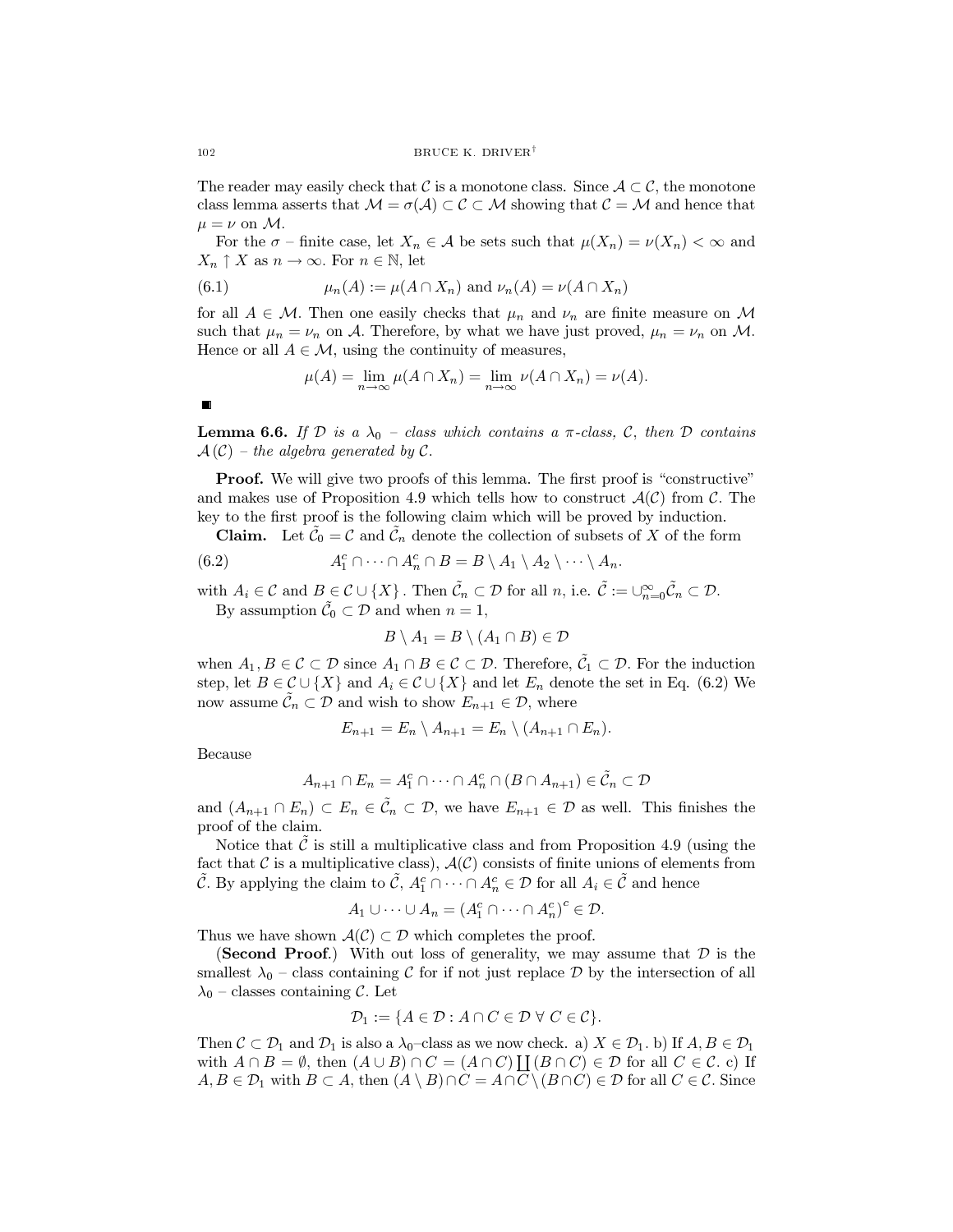$\mathcal{C} \subset \mathcal{D}_1 \subset \mathcal{D}$  and  $\mathcal{D}$  is the smallest  $\lambda_0$  – class containing  $\mathcal{C}$  it follows that  $\mathcal{D}_1 = \mathcal{D}$ . From this we conclude that if  $A \in \mathcal{D}$  and  $B \in \mathcal{C}$  then  $A \cap B \in \mathcal{D}$ .

Let

$$
\mathcal{D}_2 := \{ A \in \mathcal{D} : A \cap D \in \mathcal{D} \ \forall \ D \in \mathcal{D} \}.
$$

Then  $\mathcal{D}_2$  is a  $\lambda_0$ -class (as you should check) which, by the above paragraph, contains C. As above this implies that  $\mathcal{D} = \mathcal{D}_2$ , i.e. we have shown that  $\mathcal D$  is closed under finite intersections. Since  $\lambda_0$  – classes are closed under complementation, D is an algebra and hence  $\mathcal{A}(\mathcal{C}) \subset \mathcal{D}$ . In fact  $\mathcal{D} = \mathcal{A}(\mathcal{C})$ .

This Lemma along with the monotone class theorem immediately implies Dynkin's very useful " $\pi - \lambda$  theorem."

**Theorem 6.7** ( $\pi - \lambda$  Theorem). If D is a  $\lambda$  class which contains a contains a  $\pi$ class, C, then  $\sigma(\mathcal{C}) \subset \mathcal{D}$ .

**Proof.** Since  $\mathcal{D}$  is a  $\lambda_0$  – class, Lemma 6.6 implies that  $\mathcal{A}(\mathcal{C}) \subset \mathcal{D}$  and so by Remark 6.3 and Lemma 6.4,  $\sigma(\mathcal{C}) \subset \mathcal{D}$ . Let us pause to give a second stand-alone proof of this Theorem.

**(Second Proof.)** With out loss of generality, we may assume that  $\mathcal{D}$  is the smallest  $\lambda$  – class containing C for if not just replace D by the intersection of all  $\lambda$ - classes containing  $\mathcal{C}$ . Let

$$
\mathcal{D}_1 := \{ A \in \mathcal{D} : A \cap C \in \mathcal{D} \,\,\forall \,\, C \in \mathcal{C} \}.
$$

Then  $C \subset \mathcal{D}_1$  and  $\mathcal{D}_1$  is also a  $\lambda$ -class because as we now check. a)  $X \in \mathcal{D}_1$ . b) If  $A, B \in \mathcal{D}_1$  with  $A \cap B = \emptyset$ , then  $(A \cup B) \cap C = (A \cap C)$   $\bigcup (B \cap C) \in \mathcal{D}$  for all  $C \in \mathcal{C}$ . c) If  $A, B \in \mathcal{D}_1$  with  $B \subset A$ , then  $(A \setminus B) \cap C = A \cap C \setminus (B \cap C) \in \mathcal{D}$  for all  $C \in \mathcal{C}$ . d) If  $A_n \in \mathcal{D}_1$  and  $A_n \uparrow A$  as  $n \to \infty$ , then  $A_n \cap C \in \mathcal{D}$  for all  $C \in \mathcal{D}$ and hence  $A_n \cap C \uparrow A \cap C \in \mathcal{D}$ . Since  $C \subset \mathcal{D}_1 \subset \mathcal{D}$  and  $\mathcal{D}$  is the smallest  $\lambda$  - class containing C it follows that  $\mathcal{D}_1 = \mathcal{D}$ . From this we conclude that if  $A \in \mathcal{D}$  and  $B \in \mathcal{C}$  then  $A \cap B \in \mathcal{D}$ .

Let

$$
\mathcal{D}_2 := \{ A \in \mathcal{D} : A \cap D \in \mathcal{D} \ \forall \ D \in \mathcal{D} \}.
$$

Then  $\mathcal{D}_2$  is a  $\lambda$ -class (as you should check) which, by the above paragraph, contains C. As above this implies that  $\mathcal{D} = \mathcal{D}_2$ , i.e. we have shown that  $\mathcal D$  is closed under finite intersections.

Since  $\lambda$  – classes are closed under complementation,  $\mathcal{D}$  is an algebra which is closed under increasing unions and hence is closed under arbitrary countable unions, i.e. D is a  $\sigma$  - algebra. Since  $\mathcal{C} \subset \mathcal{D}$  we must have  $\sigma(\mathcal{C}) \subset \mathcal{D}$  and in fact  $\sigma(\mathcal{C}) = \mathcal{D}$ .  $\blacksquare$ 

Using this theorem we may strengthen Theorem 6.5 to the following.

**Theorem 6.8** (Uniqueness). Suppose that  $C \subset \mathcal{P}(X)$  is a  $\pi$  - class such that  $\mathcal{M} =$  $\sigma(\mathcal{C})$ . If  $\mu$  and  $\nu$  are two measures on M and there exists  $X_n \in \mathcal{C}$  such that  $X_n \uparrow X$ and  $\mu(X_n) = \nu(X_n) < \infty$  for each n, then  $\mu = \nu$  on M.

**Proof.** As in the proof of Theorem 6.5, it suffices to consider the case where  $\mu$ and  $\nu$  are finite measure such that  $\mu(X) = \nu(X) < \infty$ . In this case the reader may easily verify from the basic properties of measures that

$$
\mathcal{D} = \{A \in \mathcal{M} : \mu(A) = \nu(A)\}
$$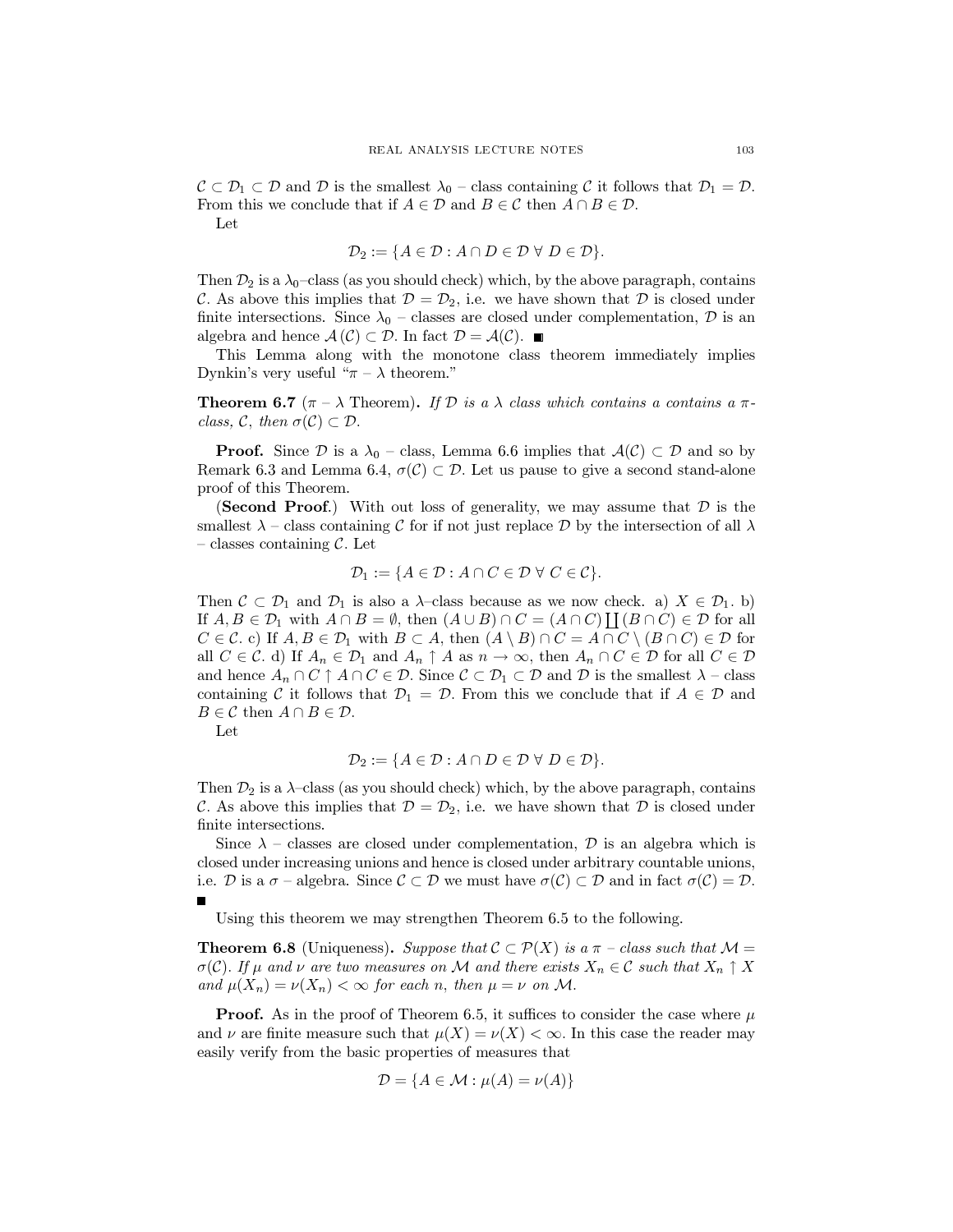is a  $\lambda$  – class. By assumption  $C \subset \mathcal{D}$  and hence by the  $\pi$ –  $\lambda$  theorem,  $\mathcal{D}$  contains  $\mathcal{M} = \sigma(\mathcal{C})$ .

As an immediate consequence we have the following corollaries.

**Corollary 6.9.** Suppose that  $(X, \tau)$  is a topological space,  $\mathcal{B}_X = \sigma(\tau)$  is the Borel  $\sigma$  – algebra on X and  $\mu$  and  $\nu$  are two measures on  $\mathcal{B}_X$  which are  $\sigma$  – finite on  $\tau$ . If  $\mu = \nu$  on  $\tau$  then  $\mu = \nu$  on  $\mathcal{B}_X$ , *i.e.*  $\mu \equiv \nu$ .

**Corollary 6.10.** Suppose that  $\mu$  and  $\nu$  are two measures on  $\mathcal{B}_{\mathbb{R}^n}$  which are finite on bounded sets and such that  $\mu(A) = \nu(A)$  for all sets A of the form

$$
A = (a, b] = (a_1, b_1] \times \cdots \times (a_n, b_n]
$$

with  $a, b \in \mathbb{R}^n$  and  $a \leq b$ , *i.e.*  $a_i \leq b_i$  for all *i*. Then  $\mu = \nu$  on  $\mathcal{B}_{\mathbb{R}^n}$ .

To end this section we wish to reformulate the  $\pi - \lambda$  theorem in a function theoretic setting.

**Definition 6.11** (Bounded Convergence). Let  $X$  be a set. We say that a sequence of functions  $f_n$  from X to R or C converges boundedly to a function f if  $\lim_{n\to\infty} f_n(x) = f(x)$  for all  $x \in X$  and

$$
\sup\{|f_n(x)| : x \in X \text{ and } n = 1, 2, ...\} < \infty.
$$

**Theorem 6.12.** Let X be a set and H be a subspace of  $B(X,\mathbb{R})$  – the space of bounded real valued functions on X. Assume:

- 1.  $1 \in \mathcal{H}$ , *i.e.* the constant functions are in  $\mathcal{H}$  and
- 2. H is closed under bounded convergence, i.e. if  $\{f_n\}_{n=1}^{\infty} \subset \mathcal{H}$  and  $f_n \to f$ boundedly then  $f \in \mathcal{H}$ .

If  $\mathcal{C} \subset \mathcal{P}(X)$  is a multiplicative class such that  $1_A \in \mathcal{H}$  for all  $A \in \mathcal{C}$ , then  $\mathcal{H}$ contains all bounded  $\sigma(C)$  – measurable functions.

**Proof.** Let  $\mathcal{D} := \{A \subset X : 1_A \in \mathcal{H}\}\$ . Then by assumption  $\mathcal{C} \subset \mathcal{D}$  and since  $1 \in \mathcal{H}$  we know  $X \in \mathcal{D}$ . If  $A, B \in \mathcal{D}$  are disjoint then  $1_{A \cup B} = 1_A + 1_B \in \mathcal{H}$  so that  $A \cup B \in \mathcal{D}$  and if  $A, B \in \mathcal{D}$  and  $A \subset B$ , then  $1_{B \setminus A} = 1_B - 1_A \in \mathcal{H}$ . Finally if  $A_n \in \mathcal{D}$  and  $A_n \uparrow A$  as  $n \to \infty$  then  $1_{A_n} \to 1_A$  boundedly so  $1_A \in \mathcal{H}$  and hence  $A \in \mathcal{D}$ . So  $\mathcal{D}$  is  $\lambda$  – class containing  $\mathcal C$  and hence  $\mathcal D$  contains  $\sigma(\mathcal C)$ . From this it follows that H contains  $1_A$  for all  $A \in \sigma(C)$  and hence all  $\sigma(C)$  – measurable simple functions by linearity. The proof is now complete with an application of the approximation Theorem 5.12 along with the assumption that  $\mathcal H$  is closed under bounded convergence.  $\blacksquare$ 

**Corollary 6.13.** Suppose that  $(X,d)$  is a metric space and  $\mathcal{B}_X = \sigma(\tau_d)$  is the Borel  $\sigma$  – algebra on X and H is a subspace of  $B(X,\mathbb{R})$  such that  $BC(X,\mathbb{R}) \subset \mathcal{H}$  $(BC(X,\mathbb{R})$  – the bounded continuous functions on X) and H is closed under bounded convergence. Then H contains all bounded  $\mathcal{B}_X$  - measurable real valued functions on X. (This may be paraphrased as follows. The smallest vector space of bounded functions which is closed under bounded convergence and contains  $BC(X,\mathbb{R})$  is the space of bounded  $\mathcal{B}_X$  – measurable real valued functions on X.)

**Proof.** Let  $V \in \tau_d$  be an open subset of X and for  $n \in \mathbb{N}$  let

$$
f_n(x) := \min(n \cdot d_{V^c}(x), 1)
$$
 for all  $x \in X$ .

Notice that  $f_n = \phi_n \circ d_{V^c}$  where  $\phi_n(t) = \min(nt, 1)$  which is continuous and hence  $f_n \in BC(X, \mathbb{R})$  for all n. Furthermore,  $f_n$  converges boundedly to  $1_V$  as  $n \to \infty$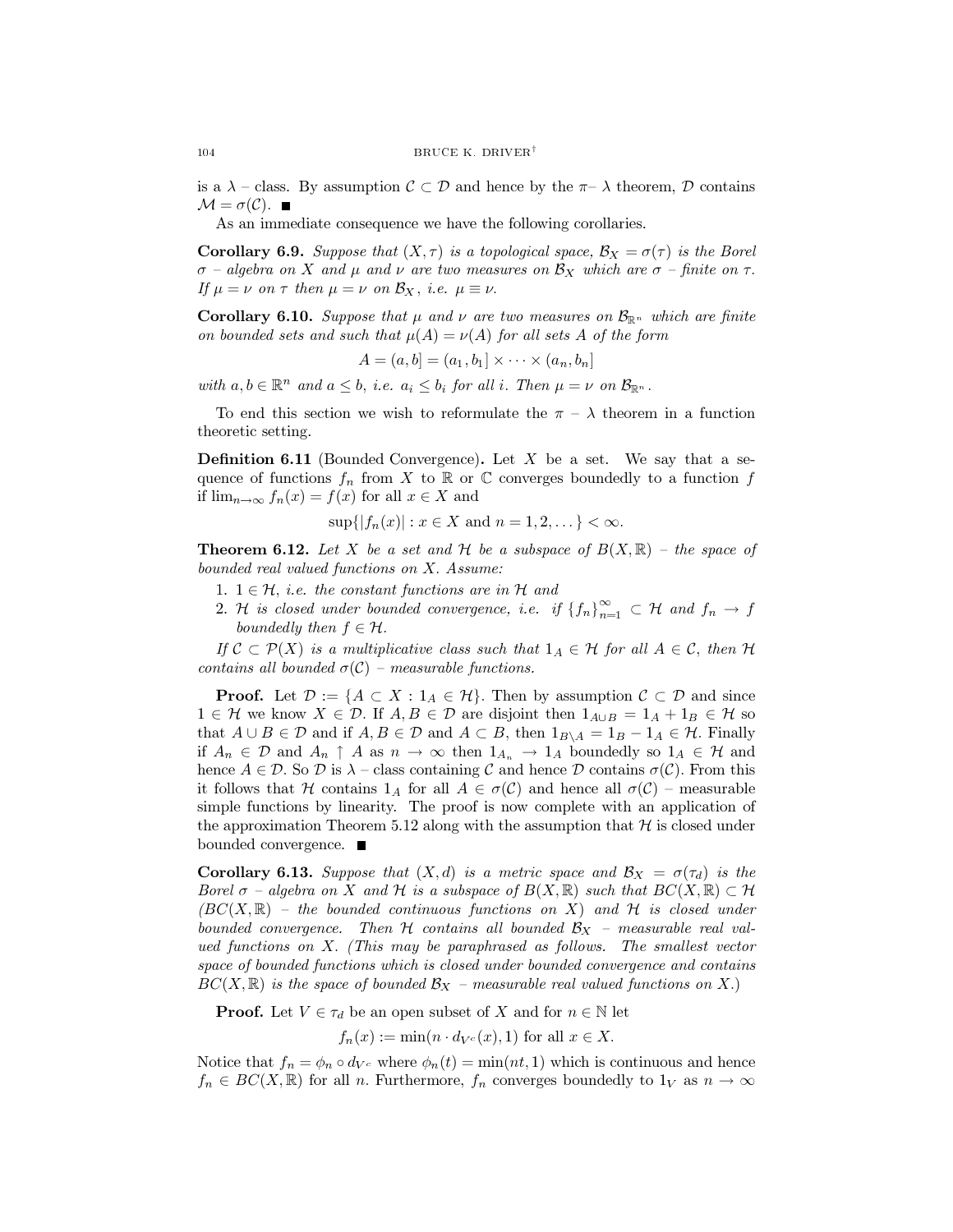and therefore  $1_V \in \mathcal{H}$  for all  $V \in \tau$ . Since  $\tau$  is a  $\pi$  – class the corollary follows by an application of Theorem 6.12.  $\blacksquare$ 

Here is a basic application of this corollary.

**Proposition 6.14.** Suppose that  $(X, d)$  is a metric space,  $\mu$  and  $\nu$  are two measures on  $\mathcal{B}_X = \sigma(\tau_d)$  which are finite on bounded measurable subsets of X and

(6.3) 
$$
\int_X f d\mu = \int_X f d\nu
$$

for all  $f \in BC_h(X, \mathbb{R})$  where

$$
BC_b(X, \mathbb{R}) = \{ f \in BC(X, \mathbb{R}) : \text{supp}(f) \text{ is bounded} \}.
$$

Then  $\mu \equiv \nu$ .

**Proof.** To prove this fix a  $o \in X$  and let

$$
\psi_R(x) = ([R + 1 - d(x, o)] \wedge 1) \vee 0
$$

so that  $\psi_R \in BC_b(X, [0, 1])$ , supp $(\psi_R) \subset B(o, R+2)$  and  $\psi_R \uparrow 1$  as  $R \to \infty$ . Let  $\mathcal{H}_R$  denote the space of bounded measurable functions f such that

(6.4) 
$$
\int_X \psi_R f d\mu = \int_X \psi_R f d\nu.
$$

Then  $\mathcal{H}_R$  is closed under bounded convergence and because of Eq. (6.3) contains  $BC(X,\mathbb{R})$ . Therefore by Corollary 6.13,  $\mathcal{H}_R$  contains all bounded measurable functions on X. Take  $f = 1_A$  in Eq. (6.4) with  $A \in \mathcal{B}_X$ , and then use the monotone convergence theorem to let  $R \to \infty$ . The result is  $\mu(A) = \nu(A)$  for all  $A \in \mathcal{B}_X$ .

**Corollary 6.15.** Let  $(X,d)$  be a metric space,  $\mathcal{B}_X = \sigma(\tau_d)$  be the Borel  $\sigma$  – algebra and  $\mu : \mathcal{B}_X \to [0,\infty]$  be a measure such that  $\mu(K) < \infty$  when K is a compact subset of X. Assume further there exists compact sets  $K_k \subset X$  such that  $K_k^c \uparrow X$ . Suppose that H is a subspace of  $B(X,\mathbb{R})$  such that  $C_c(X,\mathbb{R}) \subset H$   $(C_c(X,\mathbb{R}))$  is the space of continuous functions with compact support) and  $H$  is closed under bounded convergence. Then H contains all bounded  $\mathcal{B}_X$  – measurable real valued functions on  $X$ .

**Proof.** Let k and n be positive integers and set  $\psi_{n,k}(x) = \min(1, n \cdot d_{(K_i^o)^c}(x)).$ Then  $\psi_{n,k} \in C_c(X,\mathbb{R})$  and  $\{\psi_{n,k} \neq 0\} \subset K_k^o$ . Let  $\mathcal{H}_{n,k}$  denote those bounded  $\mathcal{B}_X$  – measurable functions,  $f : X \to \mathbb{R}$ , such that  $\psi_{n,k} f \in \mathcal{H}$ . It is easily seen that  $\mathcal{H}_{n,k}$  is closed under bounded convergence and that  $\mathcal{H}_{n,k}$  contains  $BC(X,\mathbb{R})$ and therefore by Corollary 6.13,  $\psi_{n,k} f \in \mathcal{H}$  for all bounded measurable functions  $f: X \to \mathbb{R}$ . Since  $\psi_{n,k} f \to 1_{K_k^o} f$  boundedly as  $n \to \infty$ ,  $1_{K_k^o} f \in \mathcal{H}$  for all k and similarly  $1_{K^o_t} f \to f$  boundedly as  $k \to \infty$  and therefore  $f \in \mathcal{H}$ .

Here is another version of Proposition 6.14.

**Proposition 6.16.** Suppose that  $(X, d)$  is a metric space,  $\mu$  and  $\nu$  are two measures on  $\mathcal{B}_X = \sigma(\tau_d)$  which are both finite on compact sets. Further assume there exists compact sets  $K_k \subset X$  such that  $K_k^o \uparrow X$ . If

(6.5) 
$$
\int_X f d\mu = \int_X f d\nu
$$

for all  $f \in C_c(X, \mathbb{R})$  then  $\mu \equiv \nu$ .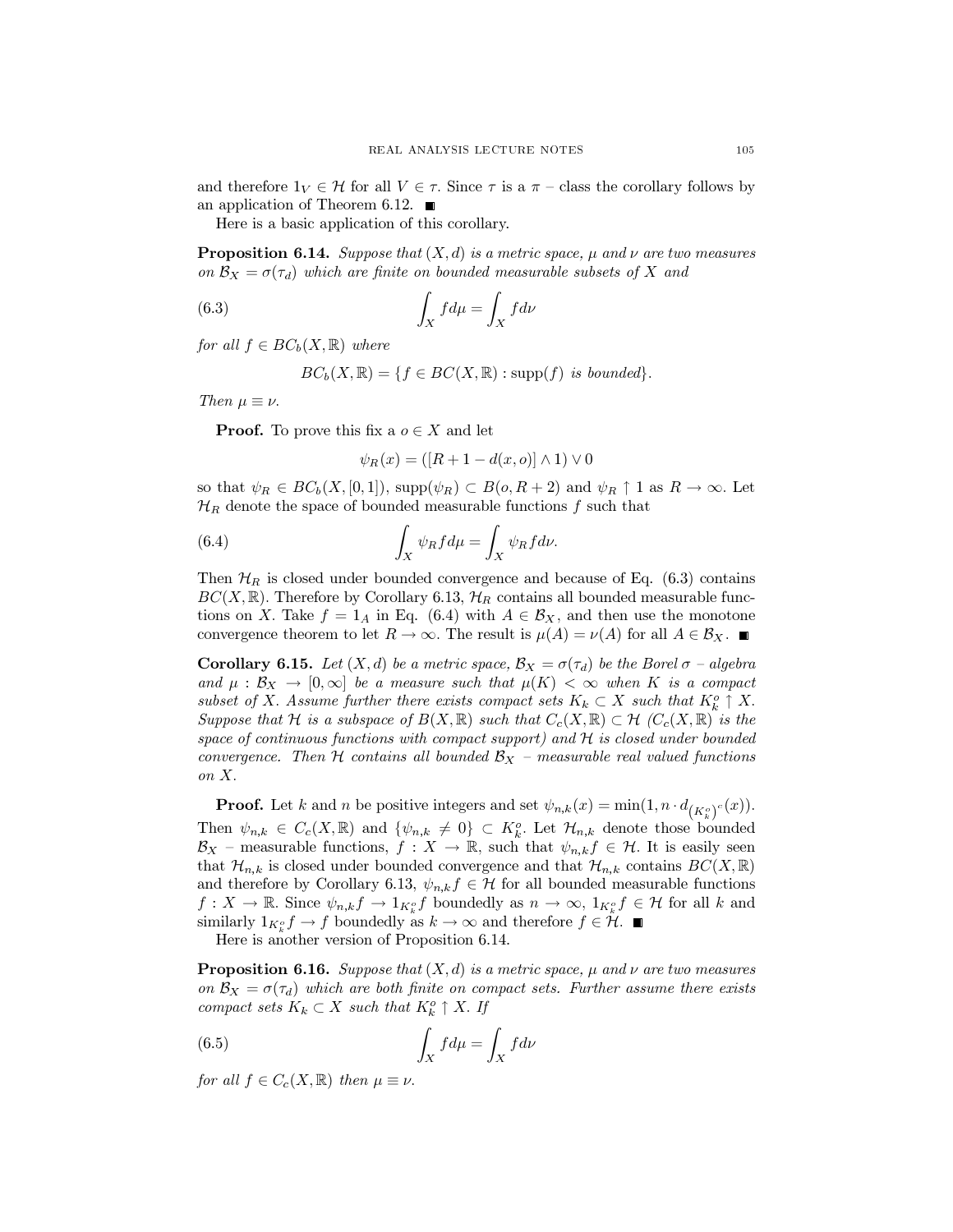**Proof.** Let  $\psi_{n,k}$  be defined as in the proof of Corollary 6.15 and let  $\mathcal{H}_{n,k}$  denote those bounded  $\mathcal{B}_X$  – measurable functions,  $f : X \to \mathbb{R}$  such that

$$
\int_X f \psi_{n,k} d\mu = \int_X f \psi_{n,k} d\nu.
$$

By assumption  $BC(X, \mathbb{R}) \subset \mathcal{H}_{n,k}$  and one easily checks that  $\mathcal{H}_{n,k}$  is closed under bounded convergence. Therefore, by Corollary 6.13,  $\mathcal{H}_{n,k}$  contains all bounded measurable function. In particular for  $A \in \mathcal{B}_X$ ,

$$
\int_X 1_A \psi_{n,k} d\mu = \int_X 1_A \psi_{n,k} d\nu.
$$

Letting  $n \to \infty$  in this equation, using the dominated convergence theorem, one shows

$$
\int_X 1_A 1_{K_k^o} d\mu = \int_X 1_A 1_{K_k^o} d\nu
$$

holds for k. Finally using the monotone convergence theorem we may let  $k \to \infty$ to conclude

$$
\mu(A) = \int_X 1_A \, d\mu = \int_X 1_A \, d\nu = \nu(A)
$$

for all  $A \in \mathcal{B}_X$ .

6.2. Fubini-Tonelli's Theorem and Product Measure. Recall that  $(X, \mathcal{M}, \mu)$ and  $(Y, \mathcal{N}, \nu)$  are fixed measure spaces.

**Notation 6.17.** Suppose that  $f: X \to \mathbb{C}$  and  $g: Y \to \mathbb{C}$  are functions, let  $f \otimes g$ denote the function on  $X \times Y$  given by

$$
f\otimes g(x,y)=f(x)g(y).
$$

Notice that if  $f, g$  are measurable, then  $f \otimes g$  is  $(\mathcal{M} \otimes \mathcal{N}, \mathcal{B}_{\mathbb{C}})$  – measurable. To prove this let  $F(x, y) = f(x)$  and  $G(x, y) = g(y)$  so that  $f \otimes g = F \cdot G$  will be measurable provided that F and G are measurable. Now  $F = f \circ \pi_1$  where  $\pi_1 : X \times Y \to X$  is the projection map. This shows that F is the composition of measurable functions and hence measurable. Similarly one shows that  $G$  is measurable.

**Theorem 6.18.** Suppose  $(X, \mathcal{M}, \mu)$  and  $(Y, \mathcal{N}, \nu)$  are  $\sigma$ -finite measure spaces and f is a nonnegative  $(M \otimes N, \mathcal{B}_{\mathbb{R}})$  – measurable function, then for each  $y \in Y$ ,

(6.6) 
$$
x \to f(x, y) \text{ is } \mathcal{M} - \mathcal{B}_{[0,\infty]} \text{ measurable},
$$

for each  $x \in X$ ,

(6.7) 
$$
y \to f(x, y) \text{ is } \mathcal{N} - \mathcal{B}_{[0,\infty]} \text{ measurable},
$$

(6.8) 
$$
x \to \int_Y f(x, y) d\nu(y) \text{ is } \mathcal{M} - \mathcal{B}_{[0,\infty]} \text{ measurable},
$$

(6.9) 
$$
y \to \int_X f(x, y) d\mu(x) \text{ is } \mathcal{N} - \mathcal{B}_{[0,\infty]} \text{ measurable,}
$$

 $and$ 

(6.10) 
$$
\int_X d\mu(x) \int_Y d\nu(y) f(x, y) = \int_Y d\nu(y) \int_X d\mu(x) f(x, y).
$$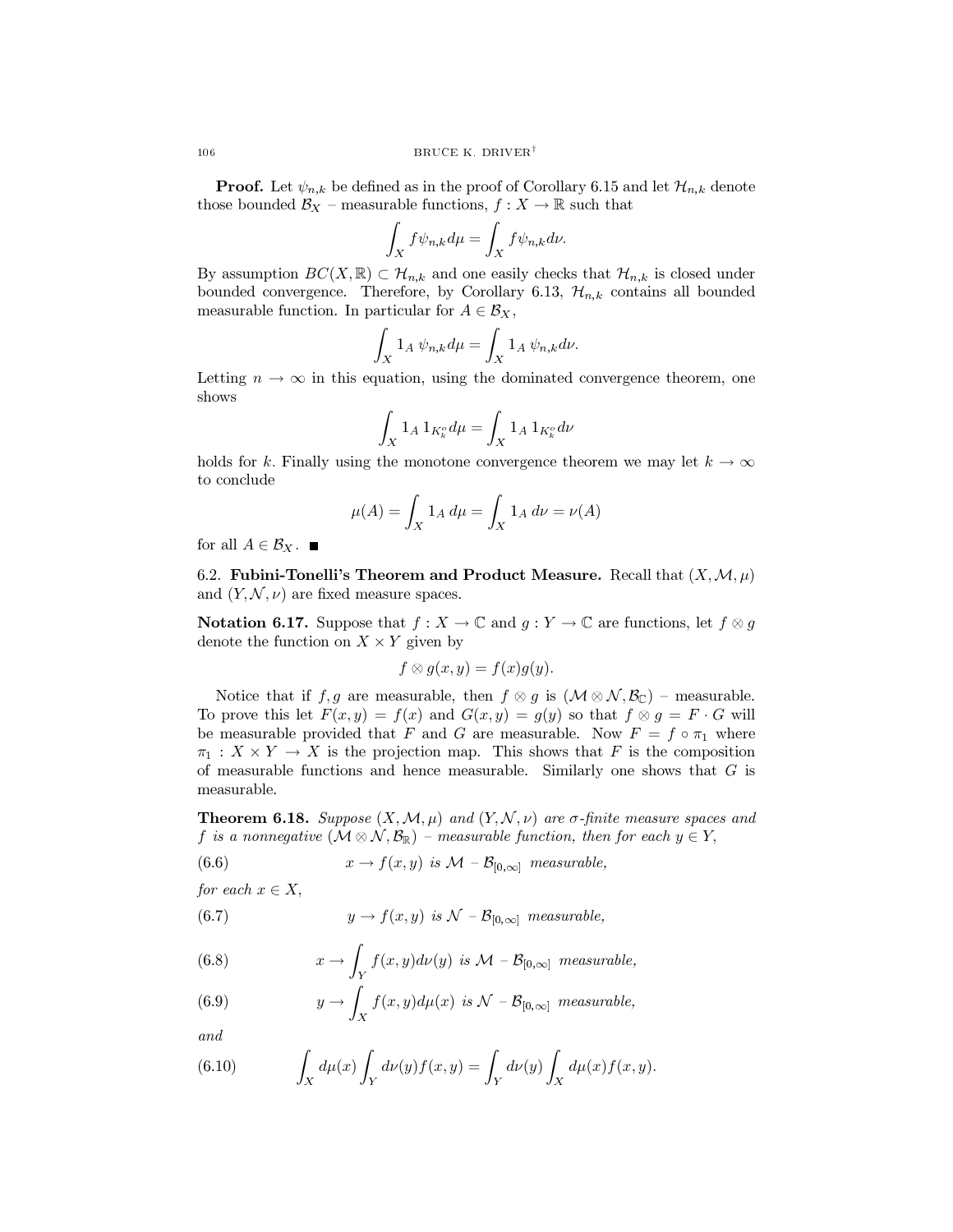**Proof.** Suppose that  $E = A \times B \in \mathcal{E} := \mathcal{M} \times \mathcal{N}$  and  $f = 1_E$ . Then

$$
f(x, y) = 1_{A \times B}(x, y) = 1_A(x)1_B(y)
$$

and one sees that Eqs.  $(6.6)$  and  $(6.7)$  hold. Moreover

$$
\int_Y f(x, y)d\nu(y) = \int_Y 1_A(x)1_B(y)d\nu(y) = 1_A(x)\nu(B),
$$

so that Eq.  $(6.8)$  holds and we have

(6.11) 
$$
\int_X d\mu(x) \int_Y d\nu(y) f(x, y) = \nu(B)\mu(A).
$$

Similarly,

$$
\int_X f(x, y)d\mu(x) = \mu(A)1_B(y)
$$
 and  

$$
\int_Y d\nu(y) \int_X d\mu(x) f(x, y) = \nu(B)\mu(A)
$$

from which it follows that Eqs.  $(6.9)$  and  $(6.10)$  hold in this case as well.

For the moment let us further assume that  $\mu(X) < \infty$  and  $\nu(Y) < \infty$  and let H be the collection of all bounded  $(\mathcal{M} \otimes \mathcal{N}, \mathcal{B}_{\mathbb{R}})$  – measurable functions on  $X \times Y$  such that Eqs.  $(6.6) - (6.10)$  hold. Using the fact that measurable functions are closed under pointwise limits and the dominated convergence theorem (the dominating function always being a constant), one easily shows that  $H$  closed under bounded convergence. Since we have just verified that  $1_E \in \mathcal{H}$  for all E in the  $\pi$  – class,  $\mathcal{E}$ , it follows that H is the space of all bounded  $(M \otimes N, \mathcal{B}_{\mathbb{R}})$  – measurable functions on  $X \times Y$ . Finally if  $f: X \times Y \to [0, \infty]$  is a  $(\mathcal{M} \otimes \mathcal{N}, \mathcal{B}_{\overline{\mathbb{R}}})$  – measurable function, let  $f_M = M \wedge f$  so that  $f_M \uparrow f$  as  $M \to \infty$  and Eqs. (6.6) – (6.10) hold with f replaced by  $f_M$  for all  $M \in \mathbb{N}$ . Repeated use of the monotone convergence theorem allows us to pass to the limit  $M \to \infty$  in these equations to deduce the theorem in the case  $\mu$  and  $\nu$  are finite measures.

For the  $\sigma$  – finite case, choose  $X_n \in \mathcal{M}$ ,  $Y_n \in \mathcal{N}$  such that  $X_n \uparrow X$ ,  $Y_n \uparrow Y$ ,  $\mu(X_n) < \infty$  and  $\nu(Y_n) < \infty$  for all  $m, n \in \mathbb{N}$ . Then define  $\mu_m(A) = \mu(X_m \cap A)$  and  $\nu_n(B) = \nu(Y_n \cap B)$  for all  $A \in \mathcal{M}$  and  $B \in \mathcal{N}$  or equivalently  $d\mu_m = 1_{X_m} d\mu$  and  $d\nu_n = 1_{Y_n} d\nu$ . By what we have just proved Eqs. (6.6) – (6.10) with  $\mu$  replaced by  $\mu_m$  and  $\nu$  by  $\nu_n$  for all  $(\mathcal{M} \otimes \mathcal{N}, \mathcal{B}_{\overline{p}})$  – measurable functions,  $f: X \times Y \to [0, \infty]$ . The validity of Eqs.  $(6.6) - (6.10)$  then follows by passing to the limits  $m \to \infty$ and then  $n \to \infty$  using the monotone convergence theorem again to conclude

$$
\int_X f d\mu_m = \int_X f 1_{X_m} d\mu \uparrow \int_X f d\mu \text{ as } m \to \infty
$$

and

$$
\int_Y g d\mu_n = \int_Y g 1_{Y_n} d\mu \uparrow \int_Y g d\mu \text{ as } n \to \infty
$$

for all  $f \in L^+(X, \mathcal{M})$  and  $g \in L^+(Y, \mathcal{N})$ .

**Corollary 6.19.** Suppose  $(X, \mathcal{M}, \mu)$  and  $(Y, \mathcal{N}, \nu)$  are  $\sigma$ -finite measure spaces. Then there exists a unique measure  $\pi$  on  $\mathcal{M} \otimes \mathcal{N}$  such that  $\pi(A \times B) = \mu(A)\nu(B)$ for all  $A \in \mathcal{M}$  and  $B \in \mathcal{N}$ . Moreover  $\pi$  is given by

(6.12) 
$$
\pi(E) = \int_X d\mu(x) \int_Y d\nu(y) 1_E(x, y) = \int_Y d\nu(y) \int_X d\mu(x) 1_E(x, y)
$$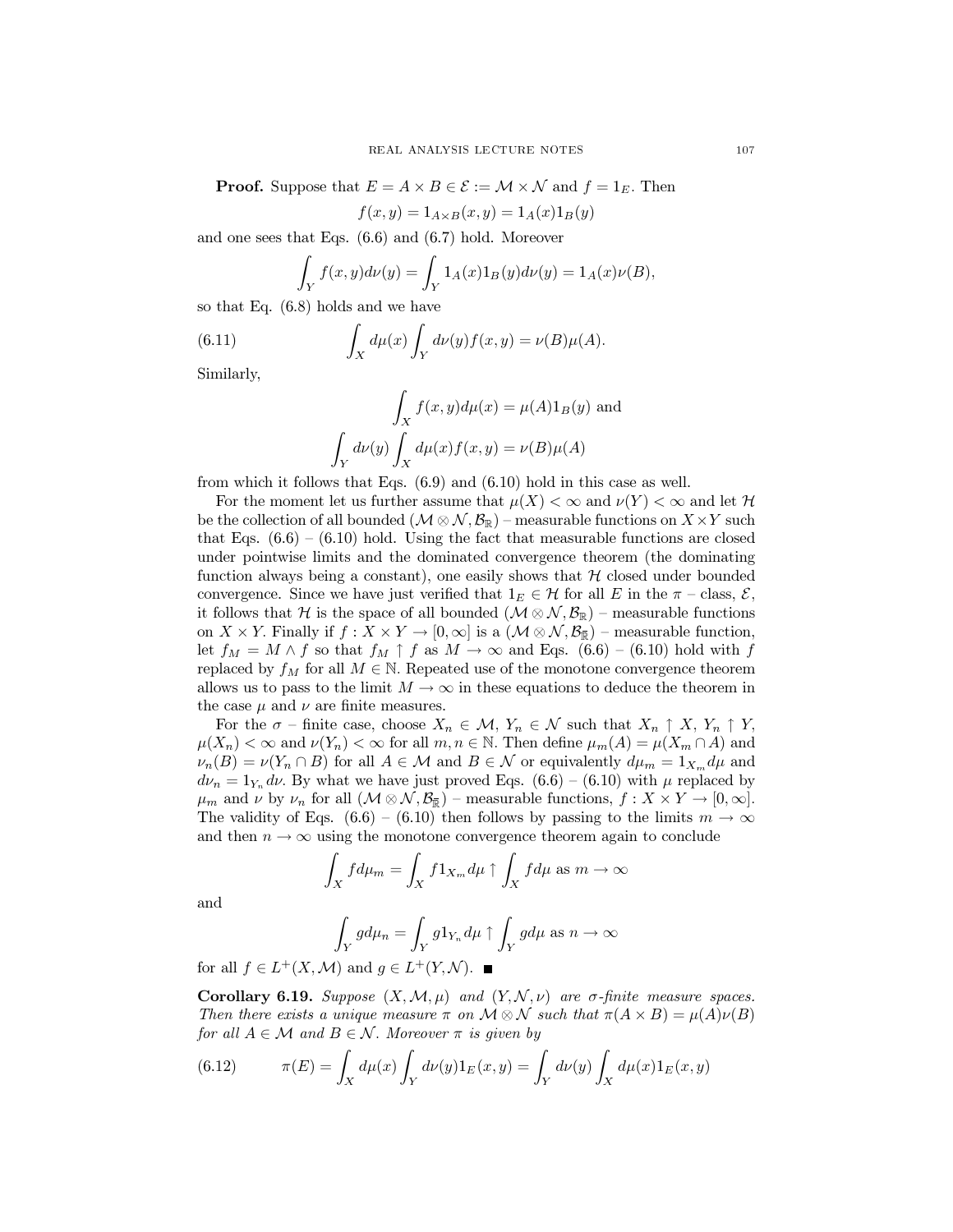for all  $E \in \mathcal{M} \otimes \mathcal{N}$  and  $\pi$  is  $\sigma$  -finite.

**Notation 6.20.** The measure  $\pi$  is called the product measure of  $\mu$  and  $\nu$  and will be denoted by  $\mu \otimes \nu$ .

**Proof.** Notice that any measure  $\pi$  such that  $\pi(A \times B) = \mu(A)\nu(B)$  for all  $A \in \mathcal{M}$ and  $B \in \mathcal{N}$  is necessarily  $\sigma$  - finite. Indeed, let  $X_n \in \mathcal{M}$  and  $Y_n \in \mathcal{N}$  be chosen so that  $\mu(X_n) < \infty$ ,  $\nu(Y_n) < \infty$ ,  $X_n \uparrow X$  and  $Y_n \uparrow Y$ , then  $X_n \times Y_n \in \mathcal{M} \otimes \mathcal{N}$ ,  $X_n \times Y_n \uparrow X \times Y$  and  $\pi(X_n \times Y_n) < \infty$  for all n. The uniqueness assertion is a consequence of either Theorem 6.5 or by Theorem 6.8 with  $\mathcal{E} = \mathcal{M} \times \mathcal{N}$ . For the existence, it suffices to observe, using the monotone convergence theorem, that  $\pi$  defined in Eq. (6.12) is a measure on  $\mathcal{M} \otimes \mathcal{N}$ . Moreover this measure satisfies  $\pi(A \times B) = \mu(A)\nu(B)$  for all  $A \in \mathcal{M}$  and  $B \in \mathcal{N}$  from Eq. (6.11).

**Theorem 6.21** (Tonelli's Theorem). Suppose  $(X, \mathcal{M}, \mu)$  and  $(Y, \mathcal{N}, \nu)$  are  $\sigma$ -finite measure spaces and  $\pi = \mu \otimes \nu$  is the product measure on  $\mathcal{M} \otimes \mathcal{N}$ . If  $f \in L^+(X)$  $Y, \mathcal{M} \otimes \mathcal{N}$ , then  $f(\cdot, y) \in L^+(X, \mathcal{M})$  for all  $y \in Y$ ,  $f(x, \cdot) \in L^+(Y, \mathcal{N})$  for all  $x \in X$ ,

$$
\int\limits_Y f(\cdot, y)d\nu(y) \in L^+(X, \mathcal{M}), \int\limits_X f(x, \cdot)d\mu(x) \in L^+(Y, \mathcal{N})
$$

and

(6.13) 
$$
\int_{X\times Y} f \ d\pi = \int_X d\mu(x) \int_Y d\nu(y) f(x, y)
$$

(6.14) 
$$
= \int_Y d\nu(y) \int_X d\mu(x) f(x, y).
$$

**Proof.** By Theorem 6.18 and Corollary 6.19, the theorem holds when  $f = 1<sub>E</sub>$ with  $E \in \mathcal{M} \otimes \mathcal{N}$ . Using the linearity of all of the statements, the theorem is also true for non-negative simple functions. Then using the monotone convergence theorem repeatedly along with Theorem 5.12, one deduces the theorem for general  $f \in L^+(X \times Y, \mathcal{M} \otimes \mathcal{N}).$ 

**Theorem 6.22** (Fubini's Theorem). Suppose  $(X, \mathcal{M}, \mu)$  and  $(Y, \mathcal{N}, \nu)$  are  $\sigma$ -finite measure spaces and  $\pi = \mu \otimes \nu$  be the product measure on  $\mathcal{M} \otimes \mathcal{N}$ . If  $f \in L^1(\pi)$  then for  $\mu$  a.e.  $x, f(x, \cdot) \in L^1(\nu)$  and for  $\nu$  a.e.  $y, f(\cdot, y) \in L^1(\mu)$ . Moreover,

$$
g(x) = \int_Y f(x, y) dv(y) \text{ and } h(y) = \int_X f(x, y) d\mu(x)
$$

are in  $L^1(\mu)$  and  $L^1(\nu)$  respectively and Eq. (6.14) holds.

**Proof.** If  $f \in L^1(X \times Y) \cap L^+$  then by Eq. (6.13),

$$
\int_X \left( \int_Y f(x,y) d\nu(y) \right) d\mu(x) < \infty
$$

so  $\int_Y f(x, y) d\nu(y) < \infty$  for  $\mu$  a.e. x, i.e. for  $\mu$  a.e. x,  $f(x, \cdot) \in L^1(\nu)$ . Similarly for  $\nu$  a.e.  $y, f(\cdot, y) \in L^1(\mu)$ . Let f be a real valued function in  $f \in L^1(X \times Y)$  and let  $f = f_+ - f_-$ . Apply the results just proved to  $f_{\pm}$  to conclude,  $f_{\pm}(x, \cdot) \in L^1(\nu)$  for  $\mu$  a.e. x and that

$$
\int_Y f_{\pm}(\cdot,y)d\nu(y)\in L^1(\mu).
$$

Therefore for  $\mu$  a.e.  $\alpha$ ,

$$
f(x, \cdot) = f_{+}(x, \cdot) - f_{-}(x, \cdot) \in L^{1}(\nu)
$$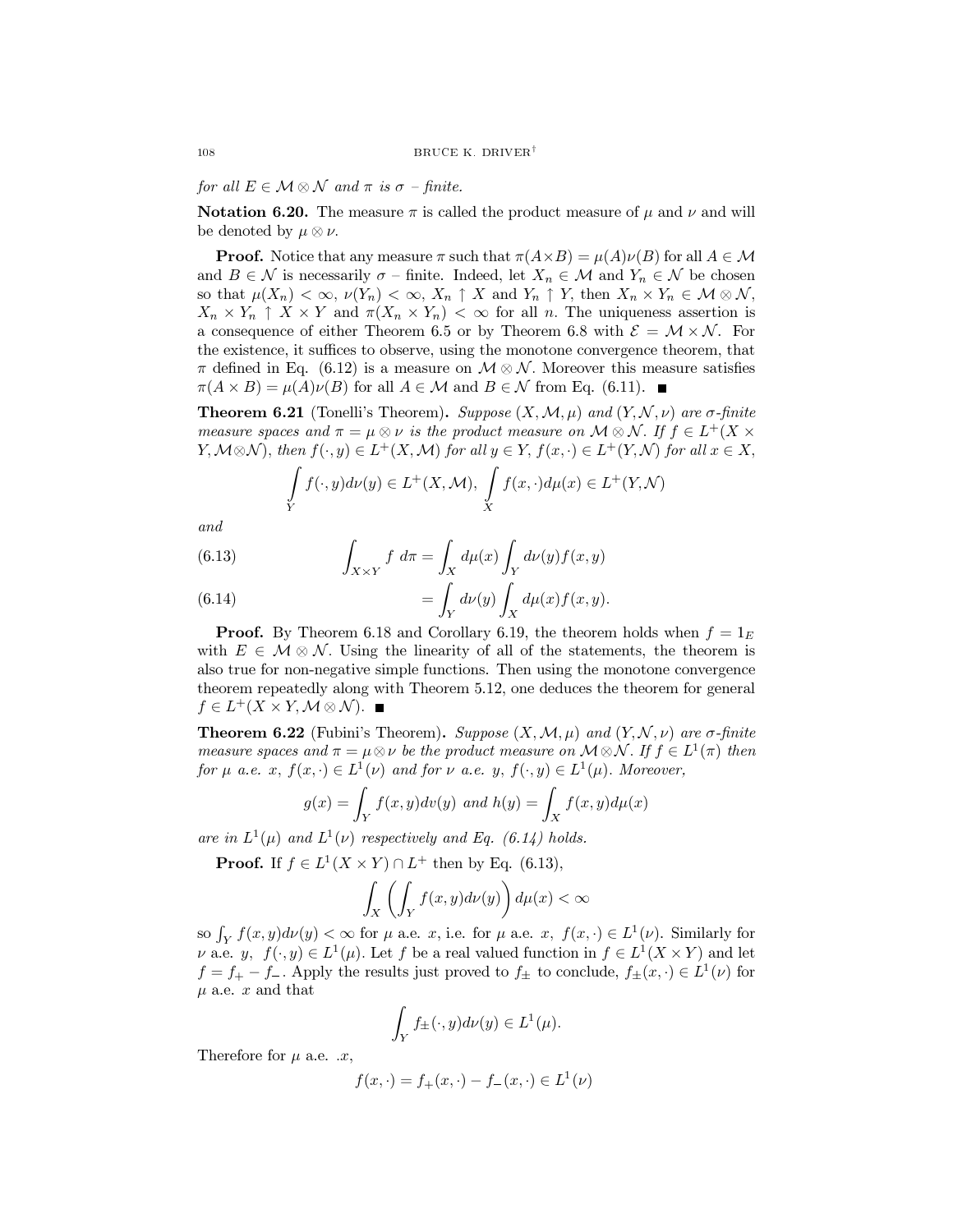and

$$
x \to \int f(x, y) d\nu(y) = \int f_+(x, \cdot) d\nu(y) - \int f_-(x, \cdot) d\nu(y)
$$

is a  $\mu$  – almost everywhere defined function such that  $\int f(\cdot, y) d\nu(y) \in L^1(\mu)$ . Because

$$
\int f_{\pm}(x, y)d(\mu \otimes \nu) = \int d\mu(x) \int d\nu(y) f_{\pm}(x, y),
$$

$$
\int f d(\mu \otimes \nu) = \int f_{+}d(\mu \otimes \nu) - \int f_{-}d(\mu \otimes \nu)
$$

$$
= \int d\mu \int d\nu f_{+} - \int d\mu \int d\nu f_{-}
$$

$$
= \int d\mu \left( \int f_{+}d\nu - \int f_{-}d\nu \right)
$$

$$
= \int d\mu \int d\nu (f_{+} - f_{-}) = \int d\mu \int d\nu f
$$

The proof that

$$
\int f d(\mu \otimes \nu) = \int d\nu(y) \int d\mu(x) f(x, y)
$$

is analogous. As usual the complex case follows by applying the real results just proved to the real and imaginary parts of  $f$ .

**Notation 6.23.** Given  $E \subset X \times Y$  and  $x \in X$ , let

$$
{}_xE := \{ y \in Y : (x, y) \in E \}.
$$

Similarly if  $y \in Y$  is given let

$$
E_y := \{ x \in X : (x, y) \in E \}.
$$

If  $f: X \times Y \to \mathbb{C}$  is a function let  $f_x = f(x, \cdot)$  and  $f^y := f(\cdot, y)$  so that  $f_x: Y \to \mathbb{C}$ and  $f^y: X \to \mathbb{C}$ .

**Theorem 6.24.** Suppose  $(X, \mathcal{M}, \mu)$  and  $(Y, \mathcal{N}, \nu)$  are complete  $\sigma$ -finite measure spaces. Let  $(X \times Y, \mathcal{L}, \lambda)$  be the completion of  $(X \times Y, \mathcal{M} \otimes \mathcal{N}, \mu \otimes \nu)$ . If f is *L*-measurable and (a)  $f \ge 0$  or (b)  $f \in L^1(\lambda)$  then  $f_x$  is N-measurable for  $\mu$  a.e. x and  $f^y$  is M-measurable for  $\nu$  a.e. y and in case (b)  $f_x \in L^1(\nu)$  and  $f^y \in L^1(\mu)$ for  $\mu$  a.e. x and  $\nu$  a.e. y respectively. Moreover,

$$
x \to \int f_x d\nu \text{ and } y \to \int f^y d\mu
$$

are measurable and

$$
\int f d\lambda = \int d\nu \int d\mu f = \int d\mu \int d\nu f.
$$

**Proof.** If  $E \in \mathcal{M} \otimes \mathcal{N}$  is a  $\mu \otimes \nu$  null set  $((\mu \otimes \nu)(E) = 0)$ , then

$$
0 = (\mu \otimes \nu)(E) = \int\limits_X \nu(xE) d\mu(x) = \int\limits_X \mu(E_y) d\nu(y).
$$

This shows that

$$
\mu({x : \nu(x E) \neq 0}) = 0 \text{ and } \nu({y : \mu(E_y) \neq 0}) = 0,
$$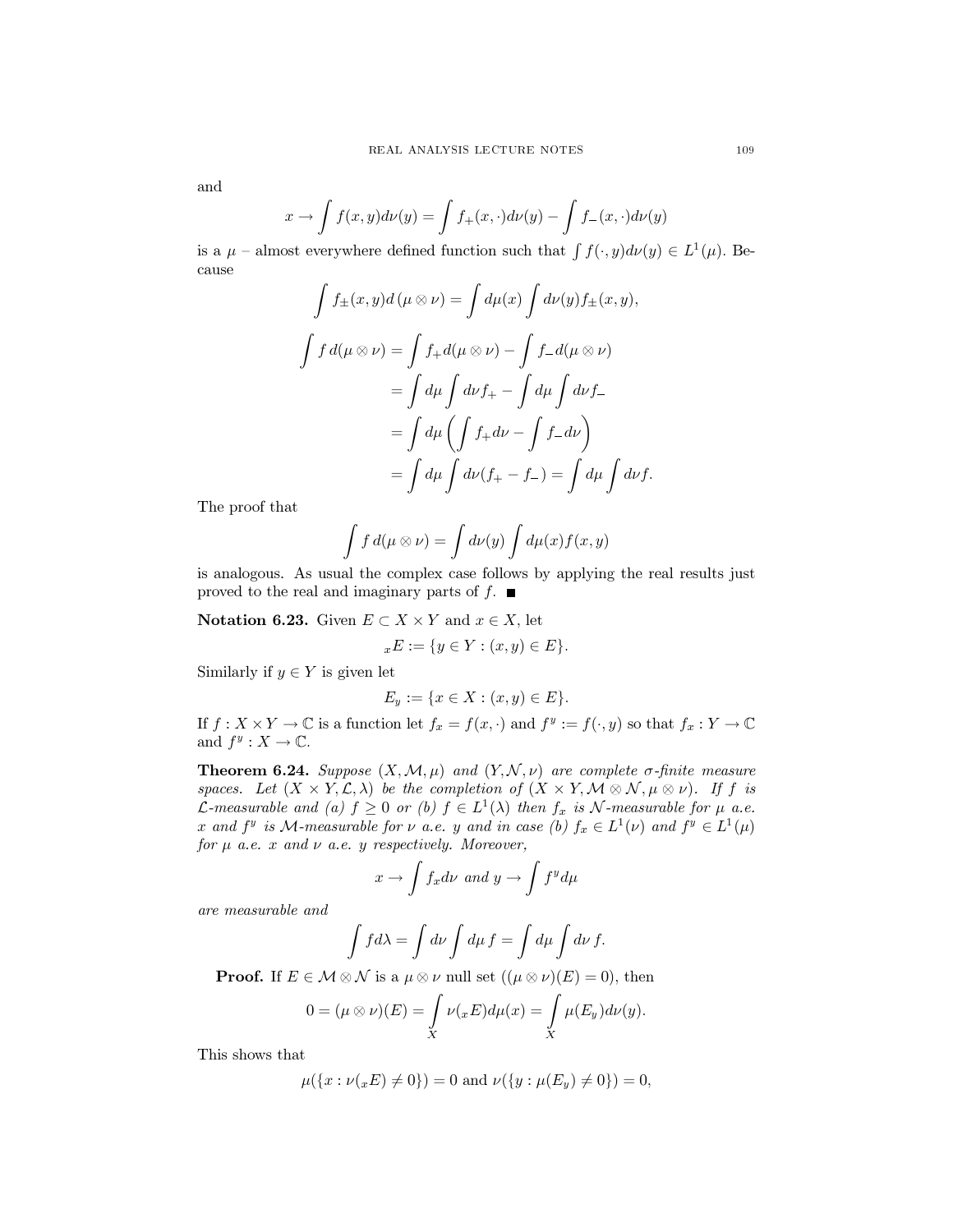i.e.  $\nu(x) = 0$  for  $\mu$  a.e. x and  $\mu(E_y) = 0$  for  $\nu$  a.e. y.

If h is  $\mathcal L$  measurable and  $h = 0$  for  $\lambda$ - a.e., then there exists  $E \in \mathcal M \otimes \mathcal N \ni$  $\{(x, y): h(x, y) \neq 0\} \subset E$  and  $(\mu \otimes \nu)(E) = 0$ . Therefore  $|h(x, y)| \leq 1_E(x, y)$  and  $(\mu \otimes \nu)(E) = 0.$  Since

$$
{h_x \neq 0} = {y \in Y : h(x, y) \neq 0} \subset {_xE} \text{ and}
$$
  

$$
{h_y \neq 0} = {x \in X : h(x, y) \neq 0} \subset E_y
$$

we learn that for  $\mu$  a.e. x and  $\nu$  a.e. y that  $\{h_x \neq 0\} \in \mathcal{M}, \{h_y \neq 0\} \in \mathcal{N}$ ,  $\nu({h_x \neq 0}) = 0$  and a.e. and  $\mu({h_y \neq 0}) = 0$ . This implies

for 
$$
\nu
$$
 a.e.  $y$ ,  $\int h(x, y)d\nu(y)$  exists and equals 0  
and  
for  $\mu$  a.e.  $x$ ,  $\int h(x, y)d\mu(y)$  exists and equals 0.

Therefore

$$
0 = \int hd\lambda = \int \left(\int hd\mu\right) d\nu = \int \left(\int hd\nu\right) d\mu.
$$

For general  $f \in L^1(\lambda)$ , we may choose  $g \in L^1(\mathcal{M} \otimes \mathcal{N}, \mu \otimes \nu)$  such that  $f(x, y) =$  $g(x, y)$  for  $\lambda$ - a.e.  $(x, y)$ . Define  $h \equiv f - g$ . Then  $h = 0$ ,  $\lambda$ - a.e. Hence by what we have just proved and Theorem 6.21  $f = g + h$  has the following properties:

1. For  $\mu$  a.e.  $x, y \to f(x, y) = g(x, y) + h(x, y)$  is in  $L^{1}(\nu)$  and

$$
\int f(x,y)d\nu(y) = \int g(x,y)d\nu(y).
$$

2. For  $\nu$  a.e.  $y, x \rightarrow f(x, y) = g(x, y) + h(x, y)$  is in  $L^1(\mu)$  and

$$
\int f(x,y)d\mu(x) = \int g(x,y)d\mu(x).
$$

From these assertions and Theorem 6.21, it follows that

$$
\int d\mu(x) \int d\nu(y) f(x, y) = \int d\mu(x) \int d\nu(y) g(x, y)
$$

$$
= \int d\nu(y) \int d\nu(x) g(x, y)
$$

$$
= \int g(x, y) d(\mu \otimes \nu)(x, y)
$$

$$
= \int f(x, y) d\lambda(x, y)
$$

and similarly we shows

$$
\int d\nu(y) \int d\mu(x) f(x, y) = \int f(x, y) d\lambda(x, y).
$$

The previous theorems have obvious generalizations to products of any finite number of  $\sigma$  – compact measure spaces. For example the following theorem holds.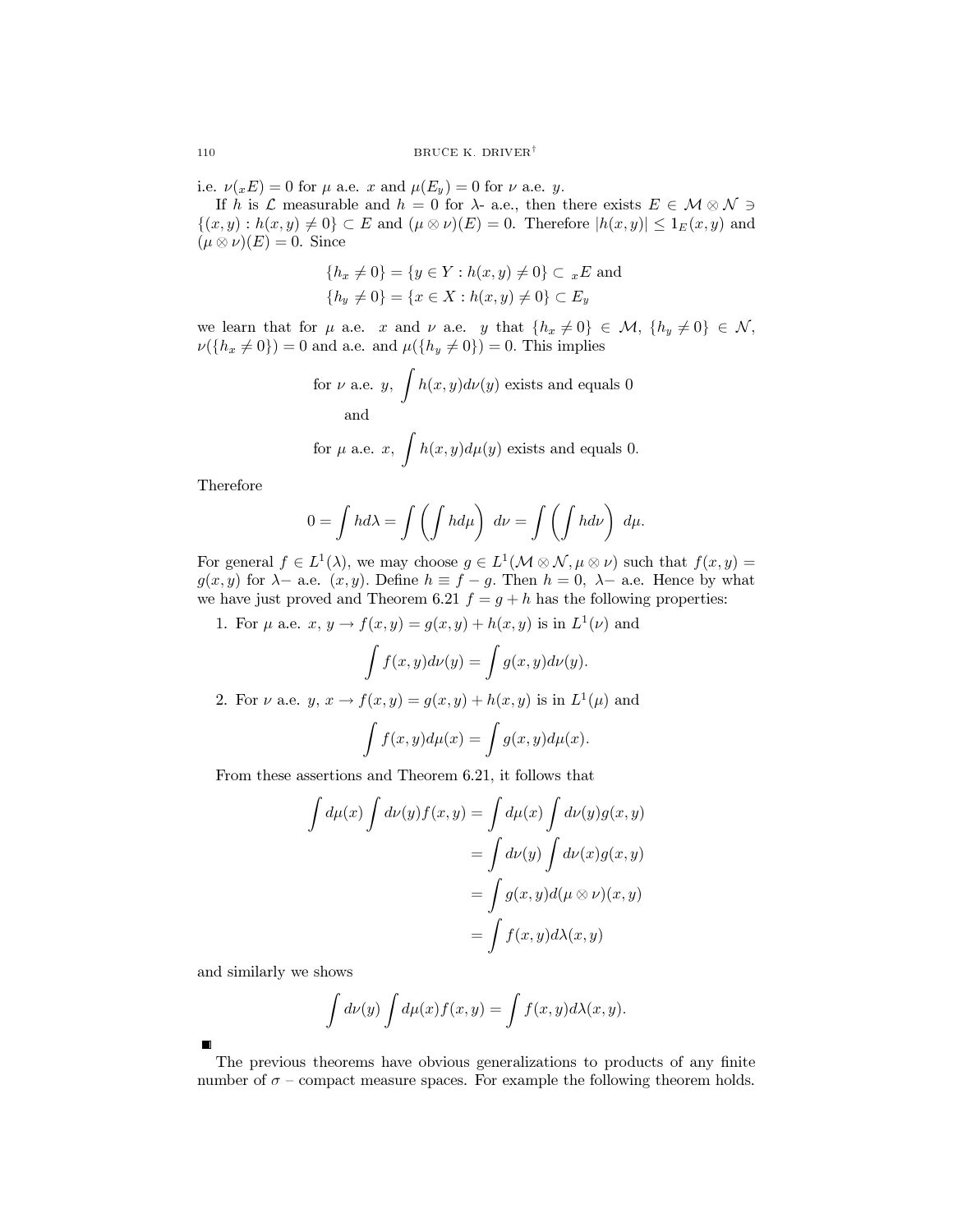**Theorem 6.25.** Suppose  $\{(X_i, \mathcal{M}_i, \mu_i)\}_{i=1}^n$  are  $\sigma$  – finite measure spaces and  $X := X_1 \times \cdots \times X_n$ . Then there exists a unique measure,  $\pi$ , on  $(X, \mathcal{M}_1 \otimes \cdots \otimes \mathcal{M}_n)$  such that  $\pi(A_1 \times \cdots \times A_n) = \mu_1(A_1) \dots \mu_n(A_n)$  for all  $A_i \in \mathcal{M}_i$ . (This measure and its completion will be denote by  $\mu_1 \otimes \cdots \otimes \mu_n$ .) If  $f : X \to [0, \infty]$  is a measurable function then

$$
\int_X f d\pi = \prod_{i=1}^n \int_{X_{\sigma(i)}} d\mu_{\sigma(i)}(x_{\sigma(i)}) f(x_1,\ldots,x_n)
$$

where  $\sigma$  is any permutation of  $\{1,2,\ldots,n\}$ . This equation also holds for any  $f \in$  $L^1(X,\pi)$  and moreover,  $f \in L^1(X,\pi)$  iff

$$
\prod_{i=1}^n \int_{X_{\sigma(i)}} d\mu_{\sigma(i)}(x_{\sigma(i)}) |f(x_1,\ldots,x_n)| < \infty
$$

for some (and hence all) permutation,  $\sigma$ .

This theorem can be proved by the same methods as in the two factor case. Alternatively, one can use induction on  $n$ , see Exercise 6.6.

Example 6.26. We have

(6.15) 
$$
\int_0^\infty \frac{\sin x}{x} e^{-\Lambda x} dx = \frac{1}{2}\pi - \arctan \Lambda \text{ for all } \Lambda > 0
$$

and for  $\Lambda, M \in [0, \infty)$ ,

(6.16) 
$$
\left| \int_0^M \frac{\sin x}{x} e^{-\Lambda x} dx - \frac{1}{2}\pi + \arctan \Lambda \right| \leq C \frac{e^{-M\Lambda}}{M}
$$

where  $C = \max_{x \geq 0} \frac{1+x}{1+x^2} = \frac{1}{2\sqrt{2}-2} \approx 1.2$ . In particular,

(6.17) 
$$
\lim_{M \to \infty} \int_0^M \frac{\sin x}{x} dx = \pi/2.
$$

To verify these assertions, first notice that by the fundamental theorem of calculus,

$$
|\sin x| = \left| \int_0^x \cos y dy \right| \le \left| \int_0^x |\cos y| dy \right| \le \left| \int_0^x 1 dy \right| = |x|
$$

so  $\left|\frac{\sin x}{x}\right| \le 1$  for all  $x \ne 0$ . Making use of the identity

$$
\int_0^\infty e^{-tx} dt = 1/x
$$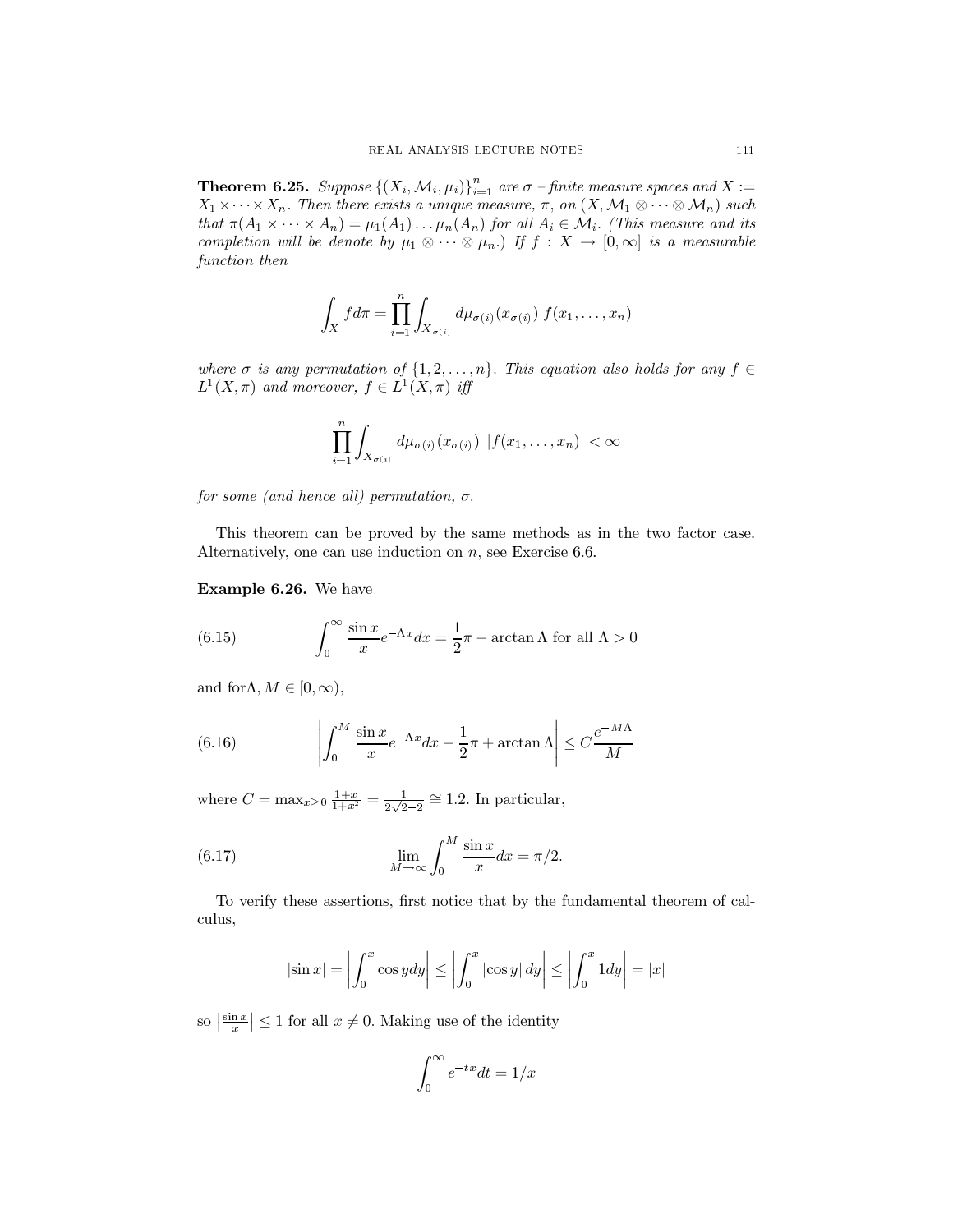and Fubini's theorem,

$$
\int_0^M \frac{\sin x}{x} e^{-\Lambda x} dx = \int_0^M dx \sin x e^{-\Lambda x} \int_0^\infty e^{-tx} dt
$$
  
\n
$$
= \int_0^\infty dt \int_0^M dx \sin x e^{-(\Lambda + t)x}
$$
  
\n
$$
= \int_0^\infty \frac{1 - (\cos M + (\Lambda + t) \sin M) e^{-M(\Lambda + t)}}{(\Lambda + t)^2 + 1} dt
$$
  
\n
$$
= \int_0^\infty \frac{1}{(\Lambda + t)^2 + 1} dt - \int_0^\infty \frac{\cos M + (\Lambda + t) \sin M}{(\Lambda + t)^2 + 1} e^{-M(\Lambda + t)} dt
$$
  
\n(6.18)  
\n
$$
= \frac{1}{2} \pi - \arctan \Lambda - \epsilon(M, \Lambda)
$$

where

$$
\epsilon(M,\Lambda) = \int_0^\infty \frac{\cos M + (\Lambda + t) \sin M}{\left(\Lambda + t\right)^2 + 1} e^{-M(\Lambda + t)} dt.
$$

Since

$$
\frac{\cos M + (\Lambda + t) \sin M}{(\Lambda + t)^2 + 1} \le \frac{1 + (\Lambda + t)}{(\Lambda + t)^2 + 1} \le C,
$$
  

$$
|\epsilon(M, \Lambda)| \le \int_0^\infty e^{-M(\Lambda + t)} dt = C \frac{e^{-M\Lambda}}{M}.
$$

This estimate along with Eq.  $(6.18)$  proves Eq.  $(6.16)$  from which Eq.  $(6.17)$ follows by taking  $\Lambda \to \infty$  and Eq. (6.15) follows (using the dominated convergence theorem again) by letting  $M \to \infty$ .

## 6.3. Lebesgue measure on  $\mathbb{R}^d$ .

Notation 6.27. Let

$$
m^d := \overbrace{m\otimes \cdots \otimes m}^{d\text{ times}}\text{ on }\mathcal{B}_{\mathbb{R}^d} = \overbrace{\mathcal{B}_{\mathbb{R}}\otimes \cdots \otimes \mathcal{B}_{\mathbb{R}}^{d\text{ times}}}
$$

be the d-fold product of Lebesgue measure m on  $\mathcal{B}_{\mathbb{R}}$ . We will also use  $m^d$  to denote its completion and let  $\mathcal{L}_d$  be the completion of  $\mathcal{B}_{\mathbb{R}^d}$  relative to m. A subset  $A \in \mathcal{L}_d$ is called a Lebesgue measurable set and  $m^d$  is called  $d$  – dimensional Lebesgue measure, or just Lebesgue measure for short.

**Definition 6.28.** A function  $f : \mathbb{R}^d \to \mathbb{R}$  is **Lebesgue measurable** if  $f^{-1}(\mathcal{B}_{\mathbb{R}})$  $\mathcal{L}_d$ .

**Theorem 6.29.** Lebesgue measure  $m^d$  is translation invariant. Moreover  $m^d$  is the unique translation invariant measure on  $\mathcal{B}_{\mathbb{R}^d}$  such that  $m^d((0,1]^d) = 1$ .

**Proof.** Let  $A = J_1 \times \cdots \times J_d$  with  $J_i \in \mathcal{B}_{\mathbb{R}}$  and  $x \in \mathbb{R}^d$ . Then

$$
x + A = (x_1 + J_1) \times (x_2 + J_2) \times \cdots \times (x_d + J_d)
$$

and therefore by translation invariance of  $m$  on  $\mathcal{B}_{\mathbb{R}}$  we find that

$$
m^{d}(x+A) = m(x_1+J_1) \dots m(x_d+J_d) = m(J_1) \dots m(J_d) = m^{d}(A)
$$

and hence  $m^d(x + A) = m^d(A)$  for all  $A \in \mathcal{B}_{\mathbb{R}^d}$  by Corollary 6.10. From this fact we see that the measure  $m^d(x + \cdot)$  and  $m^d(\cdot)$  have the same null sets. Using this

112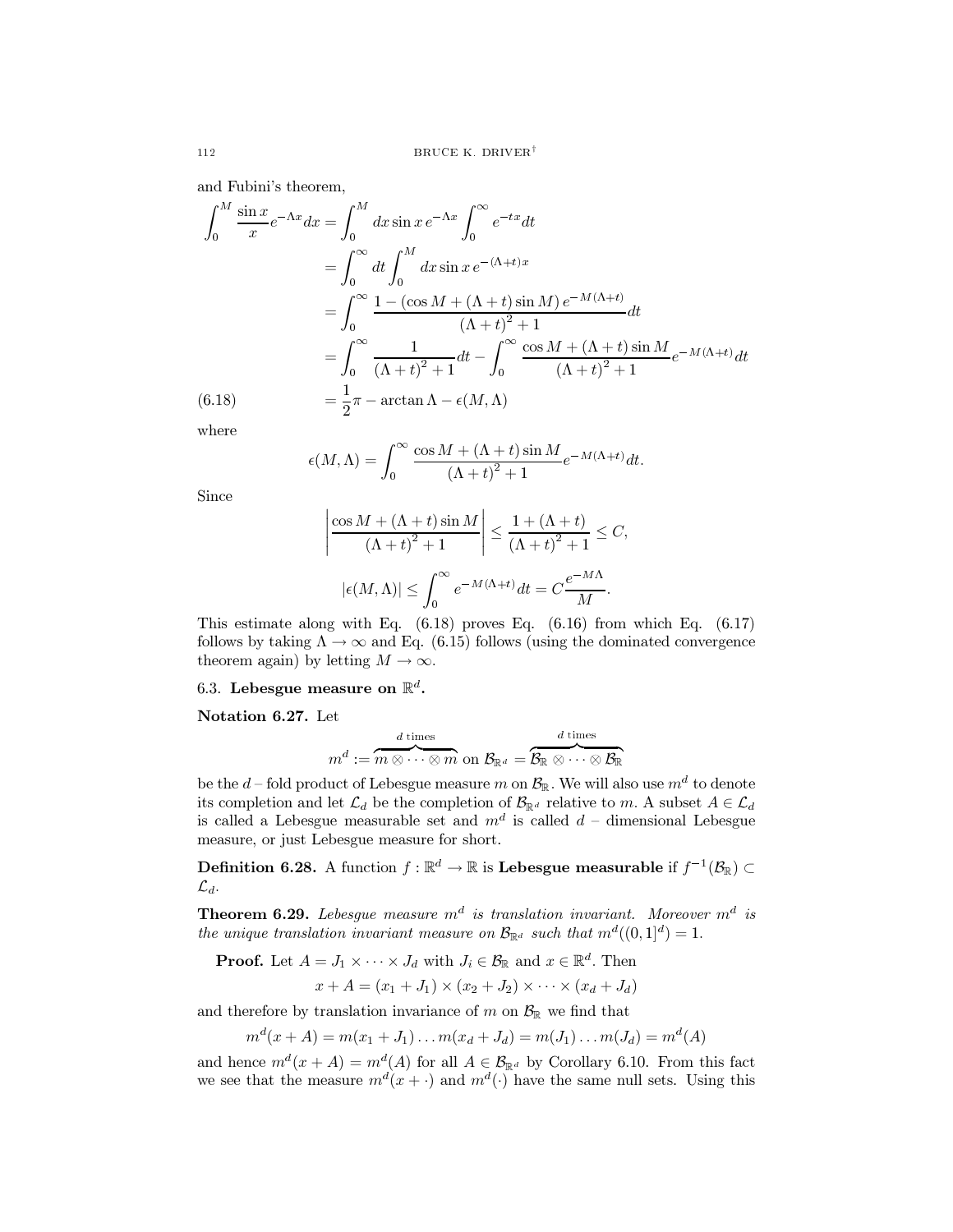it is easily seen that  $m(x + A) = m(A)$  for all  $A \in \mathcal{L}_d$ . The proof of the second assertion is Exercise 6.7.  $\blacksquare$ 

**Notation 6.30.** I will often be sloppy in the sequel and write m for  $m<sup>d</sup>$  and dx for  $dm(x) = dm<sup>d</sup>(x)$ . Hopefully the reader will understand the meaning from the context.

The following change of variable theorem is an important tool in using Lebesgue measure.

**Theorem 6.31** (Change of Variables Theorem). Let  $\Omega \subset_{o} \mathbb{R}^{d}$  be an open set and  $T:\Omega\to T(\Omega)\subset_o\mathbb{R}^d$  be a  $C^1$  - diffeomorphism<sup>13</sup>. Then for any Borel measurable function,  $f: T(\Omega) \to [0, \infty],$ 

(6.19) 
$$
\int_{\Omega} f \circ T |\det T'| dm = \int_{T(\Omega)} f dm
$$

where  $T'(x)$  is the linear transformation on  $\mathbb{R}^d$  defined by  $T'(x)v := \frac{d}{dt}|_0T(x+tv)$ . Alternatively, the ij – matrix entry of  $T'(x)$  is given by  $T'(x)_{ii} = \frac{\partial T_i(x)}{\partial x_i}$  where  $T(x) = (T_1(x), \ldots, T_d(x)).$ 

We will postpone the full proof of this theorem until Section 21. However we will give here the proof in the case that  $T$  is linear. The following elementary remark will be used in the proof.

Remark 6.32. Suppose that

$$
\Omega \stackrel{T}{\to} T(\Omega) \stackrel{S}{\to} S(T(\Omega))
$$

are two  $C^1$  – diffeomorphisms and Theorem 6.31 holds for T and S separately, then it holds for the composition  $S \circ T$ . Indeed

$$
\int_{\Omega} f \circ S \circ T |\det(S \circ T)'| dm = \int_{\Omega} f \circ S \circ T |\det(S' \circ T) T'| dm
$$

$$
= \int_{\Omega} (|\det S'| f \circ S) \circ T |\det T'| dm
$$

$$
= \int_{T(\Omega)} |\det S'| f \circ S dm = \int_{S(T(\Omega))} f dm
$$

**Theorem 6.33.** Suppose  $T \in GL(d, \mathbb{R}) = L^{\times}(\mathbb{R}^{d})$  – the space of  $d \times d$  invertible matrices.

1. If  $f: \mathbb{R}^d \to \mathbb{R}$  is Borel – measurable then so is  $f \circ T$  and if  $f \geq 0$  or  $f \in L^1$ then

(6.20) 
$$
\int f(y) dy = |\det T| \int f \circ T(x) dx.
$$

2. If  $E \in \mathcal{L}_d$  then  $T(E) \in \mathcal{L}_d$  and  $m(T(E)) = |\det T| m(E)$ .

<sup>&</sup>lt;sup>13</sup>That is  $T: \Omega \to T(\Omega) \subset_{o} \mathbb{R}^{d}$  is a continuously differentiable bijection and the inverse map  $T^{-1}: T(\Omega) \to \Omega$  is also continuously differentiable.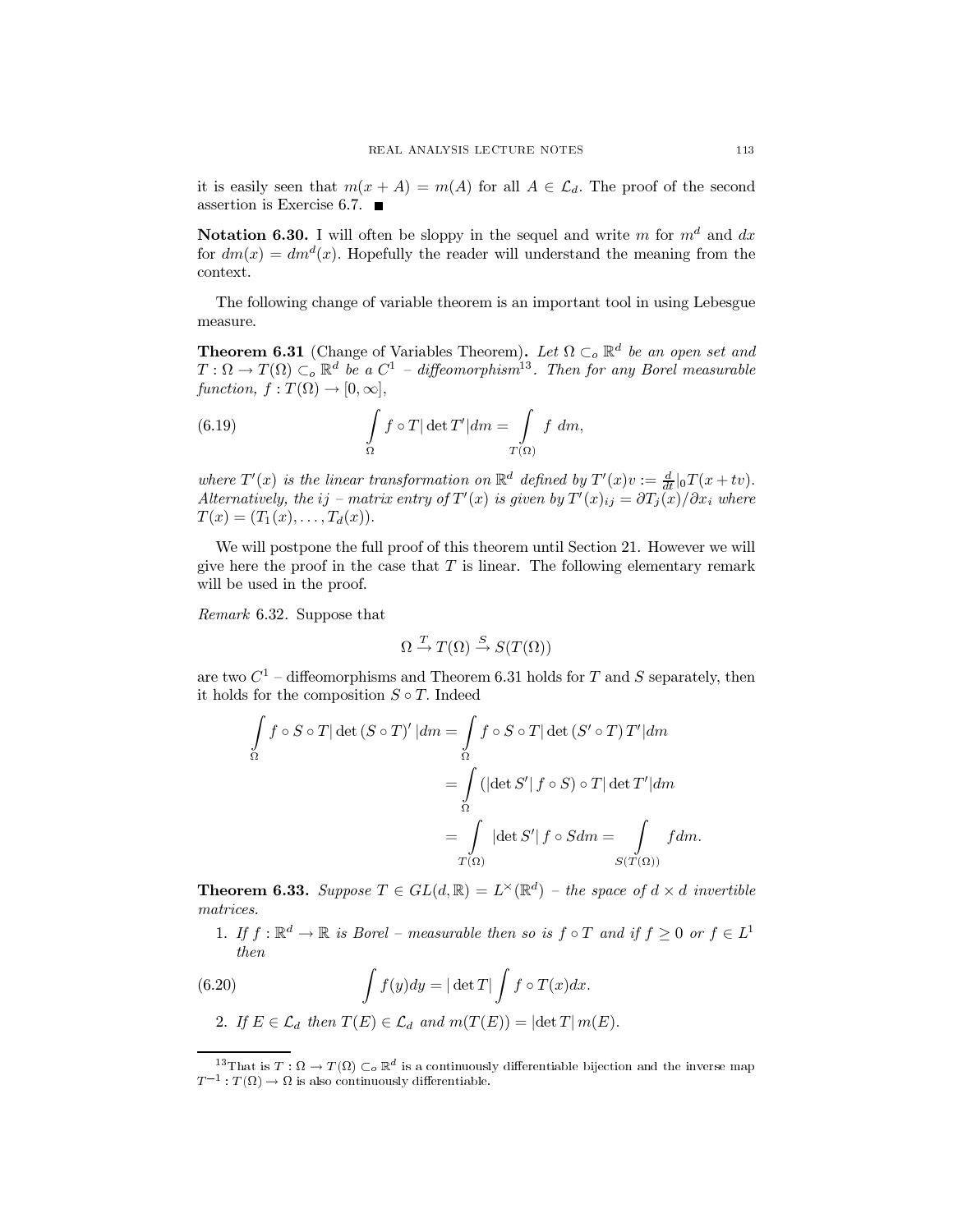**Proof.** Since f is Borel measurable and  $T : \mathbb{R}^d \to \mathbb{R}^d$  is continuous and hence Borel measurable,  $f \circ T$  is also Borel measurable. We now break the proof of Eq.  $(6.20)$  into a number of cases. In each case we make use Tonelli's theorem and the basic properties of one dimensional Lebesgue measure.

1. Suppose that  $i < k$  and

$$
T(x_1, x_2 \ldots, x_d) = (x_1, \ldots, x_{i-1}, x_k, x_{i+1} \ldots, x_{k-1}, x_i, x_{k+1}, \ldots, x_d)
$$

then by Tonelli's theorem,

$$
\int f \circ T(x_1, \dots, x_d) = \int f(x_1, \dots, x_k, \dots x_i, \dots x_d) dx_1 \dots dx_d
$$

$$
= \int f(x_1, \dots, x_d) dx_1 \dots dx_d
$$

which prove Eq. (6.20) in this case since  $|\det T| = 1$ .

2. Suppose that  $c \in \mathbb{R}$  and  $T(x_1, \ldots, x_k, \ldots, x_d) = (x_1, \ldots, cx_k, \ldots, x_d)$ , then

$$
\int f \circ T(x_1, \dots, x_d) dm = \int f(x_1, \dots, cx_k, \dots, x_d) dx_1 \dots dx_k \dots dx_d
$$

$$
= |c|^{-1} \int f(x_1, \dots, x_d) dx_1 \dots dx_d
$$

$$
= |\det T|^{-1} \int f dm
$$

which again proves Eq.  $(6.20)$  in this case.

3. Suppose that

$$
T(x_1,x_2\ldots,x_d)=(x_1,\ldots,x_i+cx_k,\ldots x_k,\ldots x_d).
$$

Then

$$
\int f \circ T(x_1, \dots, x_d) dm = \int f(x_1, \dots, x_i + cx_k, \dots x_k, \dots x_d) dx_1 \dots dx_i \dots dx_k \dots dx_d
$$

$$
= \int f(x_1, \dots, x_i, \dots x_k, \dots x_d) dx_1 \dots dx_i \dots dx_k \dots dx_d
$$

$$
= \int f(x_1, \dots, x_d) dx_1 \dots dx_d
$$

where in the second inequality we did the  $x_i$  integral first and used translation invariance of Lebesgue measure. Again this proves Eq.  $(6.20)$  in this case since  $\det(T)=1.$ 

Since every invertible matrix is a product of matrices of the type occurring in steps 1.  $-3$ . above, it follows by Remark 6.32 that Eq. (6.20) holds in general. For the second assertion, let  $E \in \mathcal{B}_{\mathbb{R}^d}$  and take  $f = 1_E$  in Eq. (6.20) to find

$$
|\det T|m(T^{-1}(E)) = |\det T| \int 1_{T^{-1}(E)} dm = |\det T| \int 1_E \circ T dm = \int 1_E dm = m(E).
$$

Replacing T by  $T^{-1}$  in this equation shows that

$$
m(T(E)) = |\det T| m(E)
$$

for all  $E \in \mathcal{B}_{\mathbb{R}^d}$ . In particular this shows that  $m \circ T$  and m have the same null sets and therefore the completion of  $\mathcal{B}_{\mathbb{R}^d}$  is  $\mathcal{L}_d$  for both measures. Using Proposition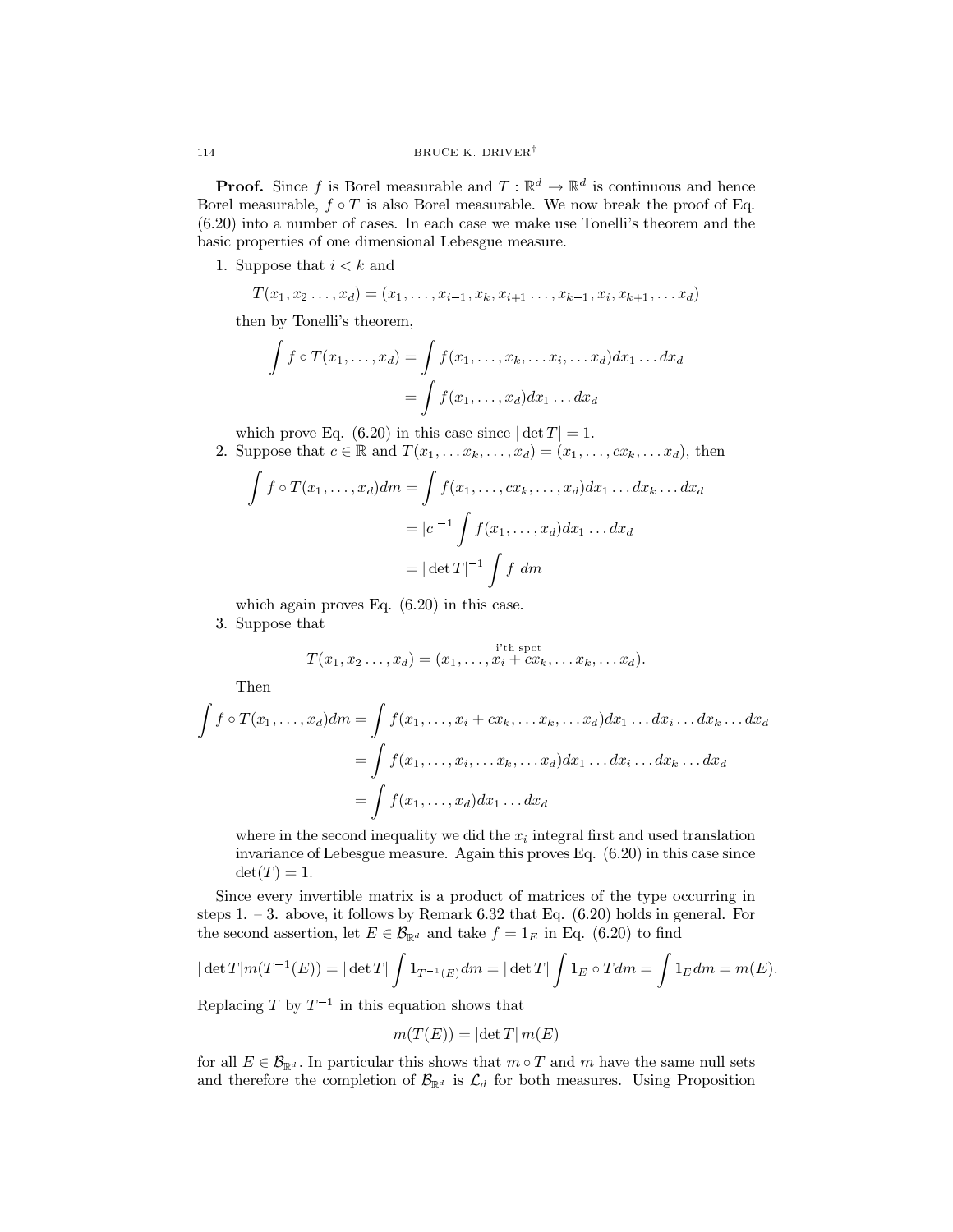5.6 one now easily shows

$$
m(T(E)) = |\det T| m(E) \,\forall E \in \mathcal{L}_d.
$$

 $\blacksquare$ 

# 6.4. Polar Coordinates and Surface Measure. Let

$$
S^{d-1} = \{x \in \mathbb{R}^d : |x|^2 := \sum_{i=1}^d x_i^2 = 1\}
$$

be the unit sphere in  $\mathbb{R}^d$ . Let  $\Phi : \mathbb{R}^d \setminus (0) \to (0, \infty) \times S^{d-1}$  and  $\Phi^{-1}$  be the inverse map given by

(6.21) 
$$
\Phi(x) := (|x|, \frac{x}{|x|}) \text{ and } \Phi^{-1}(r, \omega) = r\omega
$$

respectively. Since  $\Phi$  and  $\Phi^{-1}$  are continuous, they are Borel measurable.

Consider the measure  $\Phi_* m$  on  $\mathcal{B}_{(0,\infty)} \otimes \mathcal{B}_{S^{d-1}}$  given by

$$
\Phi_{*}m(A):=m\left(\Phi^{-1}(A)\right)
$$

for all  $A \in \mathcal{B}_{(0,\infty)} \otimes \mathcal{B}_{S^{d-1}}$ . For  $E \in \mathcal{B}_{S^{d-1}}$  and  $a > 0$ , let

$$
E_a := \{ r\omega : r \in (0, a] \text{ and } \omega \in E \} = \Phi^{-1}((0, a] \times E) \in \mathcal{B}_{\mathbb{R}^d}.
$$

Noting that  $E_a = aE_1$ , we have for  $0 < a < b$ ,  $E \in \mathcal{B}_{S^{d-1}}$ , E and  $A = (a, b] \times E$ that

(6.22) 
$$
\Phi^{-1}(A) = \{r\omega : r \in (a, b] \text{ and } \omega \in E\}
$$

Therefore,

 $(6.24)$ 

$$
(\Phi_{*}m)((a,b] \times E) = m(bE_1 \setminus aE_1) = m(bE_1) - m(aE_1)
$$

$$
= b^dm(E_1) - a^dm(E_1)
$$

$$
= d \cdot m(E_1) \int_a^b r^{d-1} dr.
$$

Let  $\rho$  denote the unique measure on  $\mathcal{B}_{(0,\infty)}$  such that

$$
\rho(J) = \int_J r^{d-1} dr
$$

for all  $J \in \mathcal{B}_{(0,\infty)}$ , i.e.  $d\rho(r) = r^{d-1}dr$ .

**Definition 6.34.** For  $E \in \mathcal{B}_{S^{d-1}}$ , let  $\sigma(E) := d \cdot m(E_1)$ . We call  $\sigma$  the surface measure on  $S$ .

It is easy to check that  $\sigma$  is a measure. Indeed if  $E \in \mathcal{B}_{S^{d-1}}$ , then  $E_1 =$  $\Phi^{-1}((0,1] \times E) \in \mathcal{B}_{\mathbb{R}^d}$  so that  $m(E_1)$  is well defined. Moreover if  $E = \coprod_{i=1}^{\infty} E_i$ , then  $E_1 = \coprod_{i=1}^{\infty} (E_i)_1$  and

$$
\sigma(E) = d \cdot m(E_1) = \sum_{i=1}^{\infty} m((E_i)_1) = \sum_{i=1}^{\infty} \sigma(E_i).
$$

The intuition behind this definition is as follows. If  $E \subset S^{d-1}$  is a set and  $\epsilon > 0$  is a small number, then the volume of

$$
(1, 1 + \epsilon] \cdot E = \{ r\omega : r \in (1, 1 + \epsilon] \text{ and } \omega \in E \}
$$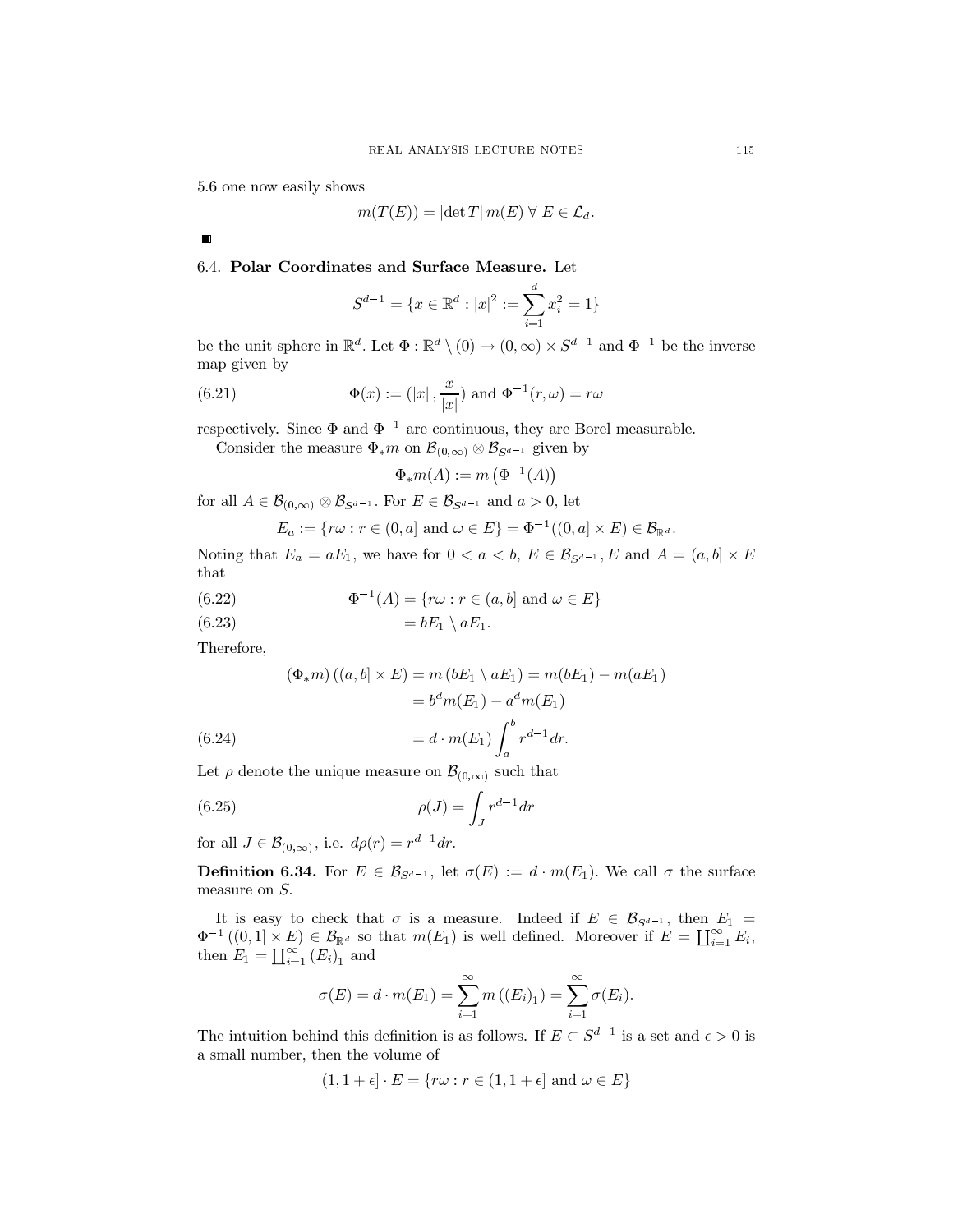should be approximately given by  $m((1,1+\epsilon]\cdot E) \cong \sigma(E)\epsilon$ , see Figure 14 below.



FIGURE 14. Motivating the definition of surface measure for a sphere.

On the other hand

$$
m((1,1+\epsilon)E) = m(E_{1+\epsilon} \setminus E_1) = \{(1+\epsilon)^d - 1\} m(E_1).
$$

Therefore we expect the area of  $E$  should be given by

$$
\sigma(E) = \lim_{\epsilon \downarrow 0} \frac{\{(1+\epsilon)^d - 1\} m(E_1)}{\epsilon} = d \cdot m(E_1).
$$

According to these definitions and Eq.  $(6.24)$  we have shown that

(6.26) 
$$
\Phi_* m((a, b] \times E) = \rho((a, b]) \cdot \sigma(E).
$$

Let

$$
\mathcal{E} = \{(a, b] \times E : 0 < a < b, E \in \mathcal{B}_{S^{d-1}}\},
$$

then  $\mathcal E$  is an elementary class. Since  $\sigma(\mathcal E) = \mathcal B_{(0,\infty)} \otimes \mathcal B_{S^{d-1}}$ , we conclude from Eq.  $(6.26)$  that

$$
\Phi_*m=\rho\otimes\sigma
$$

and this implies the following theorem.

**Theorem 6.35.** If  $f : \mathbb{R}^d \to [0, \infty]$  is a  $(\mathcal{B}_{R^d}, \mathcal{B})$ -measurable function then

(6.27) 
$$
\int f(x) dm(x) = \int_{[0,\infty)\times S^{d-1}} f(r \omega) d\sigma(\omega) r^{d-1} dr.
$$

Let us now work out some integrals using Eq.  $(6.27)$ .

Lemma 6.36. Let  $a > 0$  and

$$
I_d(a) := \int\limits_{\mathbb{R}^d} e^{-a|x|^2} dm(x).
$$

Then  $I_d(a) = (\pi/a)^{d/2}$ .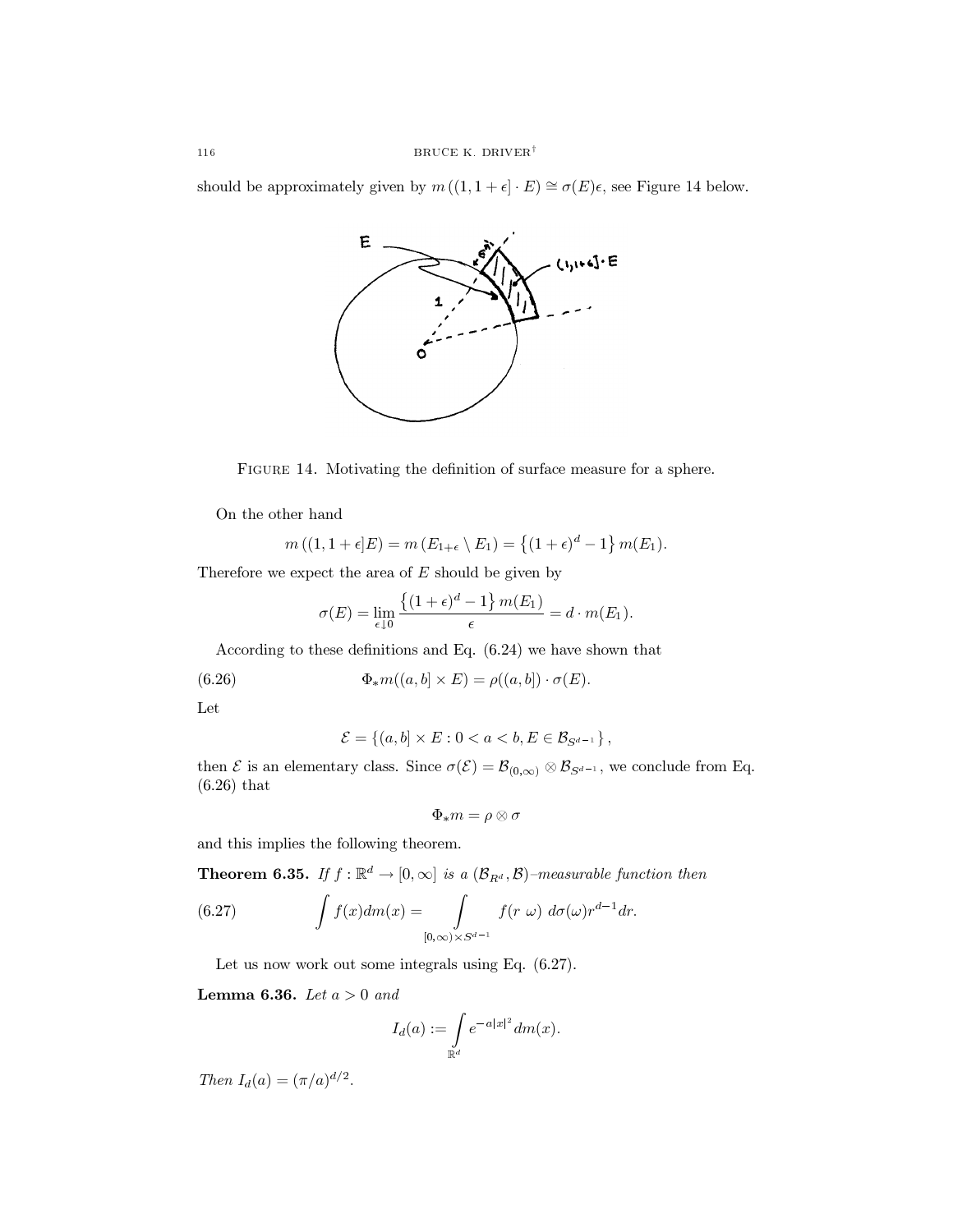**Proof.** By Tonelli's theorem and induction,

$$
I_d(a) = \int_{\mathbb{R}^{d-1} \times \mathbb{R}} e^{-a|y|^2} e^{-at^2} m_{d-1}(dy) dt
$$
  
=  $I_{d-1}(a) I_1(a) = I_1^d(a).$ 

So it suffices to compute:

 $(6.28)$ 

$$
I_2(a) = \int\limits_{\mathbb{R}^2} e^{-a|x|^2} dm(x) = \int\limits_{\mathbb{R}^2 \setminus \{0\}} e^{-a(x_1^2 + x_2^2)} dx_1 dx_2.
$$

We now make the change of variables,

$$
x_1 = r \cos \theta
$$
 and  $x_2 = r \sin \theta$  for  $0 < r < \infty$  and  $0 < \theta < 2\pi$ .

In vector form this transform is

$$
x = T(r, \theta) = \left(\begin{array}{c} r \cos \theta \\ r \sin \theta \end{array}\right)
$$

and the differential and the Jacobian determinant are given by

$$
T'(r,\theta) = \begin{pmatrix} \cos\theta & -r\sin\theta \\ \sin\theta & r\cos\theta \end{pmatrix}
$$
 and  $\det T'(r,\theta) = r\cos^2\theta + r\sin^2\theta = r$ .

Notice that  $T:(0,\infty)\times(0,2\pi)\to\mathbb{R}^2\setminus\ell$  where  $\ell$  is the ray,  $\ell:=\{(x,0):x\geq0\}$ which is a  $m^2$  - null set. Hence by Tonelli's theorem and the change of variable theorem, for any Borel measurable function  $f : \mathbb{R}^2 \to [0, \infty]$  we have

$$
\int_{\mathbb{R}^2} f(x)dx = \int_0^{2\pi} \int_0^{\infty} f(r\cos\theta, r\sin\theta) r dr d\theta.
$$

In particular,

$$
I_2(a) = \int_0^\infty dr \ r \int_0^{2\pi} d\theta \ e^{-ar^2} = 2\pi \int_0^\infty re^{-ar^2} dr
$$
  
=  $2\pi \lim_{M \to \infty} \int_0^M re^{-ar^2} dr = 2\pi \lim_{M \to \infty} \frac{e^{-ar^2}}{-2a} \int_0^M = \frac{2\pi}{2a} = \pi/a.$ 

This shows that  $I_2(a) = \pi/a$  and the result now follows from Eq. (6.28). **Corollary 6.37.** The surface area  $\sigma(S^{d-1})$  of the unit sphere  $S^{d-1} \subset \mathbb{R}^d$  is  $\sim d/2$ 

(6.29) 
$$
\sigma(S^{d-1}) = \frac{2\pi^{d/2}}{\Gamma(d/2)}
$$

where  $\Gamma$  is the gamma function given by

(6.30) 
$$
\Gamma(x) := \int_0^\infty r^{x-1} e^{-r} dr
$$

Moreover,  $\Gamma(1/2) = \sqrt{\pi}$  and  $\Gamma(1) = 1$ .

**Proof.** We may alternatively compute  $I_d(1) = \pi^{d/2}$  using Theorem 6.35;

$$
I_d(1) = \int_0^\infty dr \ r^{d-1} e^{-r^2} \int_{S^{d-1}} d\sigma
$$
  
=  $\sigma(S^{d-1}) \int_0^\infty r^{d-1} e^{-r^2} dr.$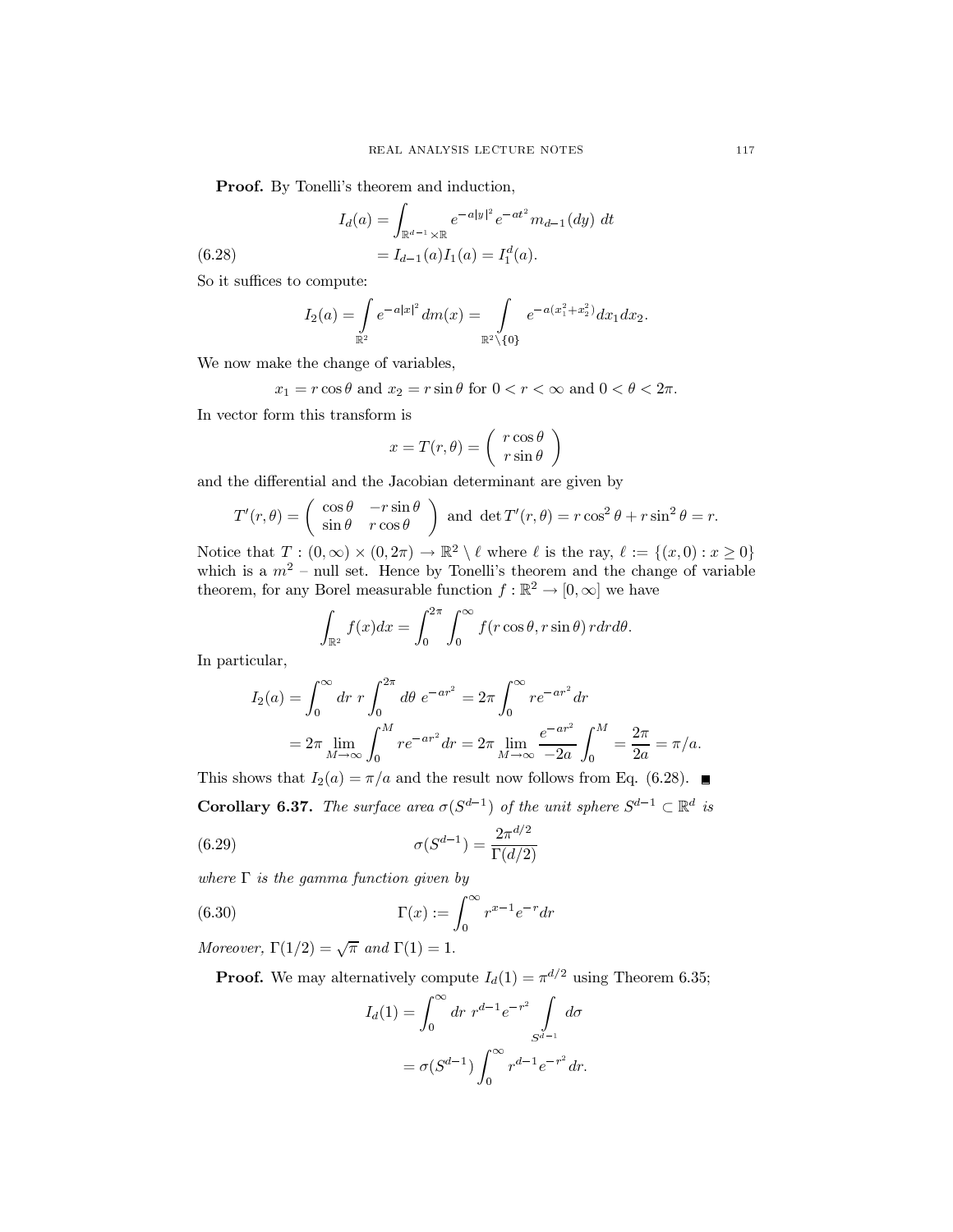We simplify this last integral by making the change of variables  $u = r^2$  so that  $r = u^{1/2}$  and  $dr = \frac{1}{2}u^{-1/2}du$ . The result is

$$
\int_0^\infty r^{d-1} e^{-r^2} dr = \int_0^\infty u^{\frac{d-1}{2}} e^{-u} \frac{1}{2} u^{-1/2} du
$$
  
=  $\frac{1}{2} \int_0^\infty u^{\frac{d}{2}-1} e^{-u} du$   
=  $\frac{1}{2} \Gamma(d/2)$ .

Collecting these observations implies that

$$
\pi^{d/2} = I_d(1) = \frac{1}{2}\sigma(S^{d-1})\Gamma(d/2)
$$

which proves Eq.  $(6.29)$ .

The computation of  $\Gamma(1)$  is easy and is left to the reader. By Eq. (6.31),

$$
\Gamma(1/2) = 2 \int_0^\infty e^{-r^2} dr = \int_{-\infty}^\infty e^{-r^2} dr
$$

$$
= I_1(1) = \sqrt{\pi}.
$$

 $\blacksquare$ 

### 6.5. Regularity of Measures.

**Definition 6.38.** Suppose that  $\mathcal E$  is a collection of subsets of X, let  $\mathcal E_{\sigma}$  denote the collection of subsets of X which are finite or countable unions of sets from  $\mathcal{E}$ . Similarly let  $\mathcal{E}_{\delta}$  denote the collection of subsets of X which are finite or countable intersections of sets from  $\mathcal{E}$ . We also write  $\mathcal{E}_{\sigma\delta} = (\mathcal{E}_{\sigma})_{\delta}$  and  $\mathcal{E}_{\delta\sigma} = (\mathcal{E}_{\delta})_{\sigma}$ , etc.

Remark 6.39. Notice that if A is an algebra and  $C = \bigcup C_i$  and  $D = \bigcup D_j$  with  $C_i, D_j \in \mathcal{A}_{\sigma}$ , then

$$
C \cap D = \cup_{i,j} (C_i \cap D_j) \in \mathcal{A}_{\sigma}
$$

so that  $A_{\sigma}$  is closed under finite intersections.

The following theorem shows how recover a measure  $\mu$  on  $\sigma(\mathcal{A})$  from its values on an algebra  $A$ .

**Theorem 6.40** (Regularity Theorem). Let  $A \subset \mathcal{P}(X)$  be an algebra of sets,  $\mathcal{M} =$  $\sigma(\mathcal{A})$  and  $\mu : \mathcal{M} \to [0,\infty]$  be a measure on M which is  $\sigma$  -finite on A. Then for all  $A \in \mathcal{M}$ ,

(6.32) 
$$
\mu(A) = \inf \{ \mu(B) : A \subset B \in \mathcal{A}_{\sigma} \}.
$$

Moreover, if  $A \in \mathcal{M}$  and  $\epsilon > 0$  are given, then there exists  $B \in \mathcal{A}_{\sigma}$  such that  $A \subset B$ and  $\mu(B \setminus A) \leq \epsilon$ .

**Proof.** For  $A \subset X$ , define

$$
\mu^*(A) = \inf \{ \mu(B) : A \subset B \in \mathcal{A}_{\sigma} \}
$$

We are trying to show  $\mu^* = \mu$  on M. We will begin by first assuming that  $\mu$  is a finite measure, i.e.  $\mu(X) < \infty$ .

Let

$$
\mathcal{F} = \{ B \in \mathcal{M} : \mu^* (B) = \mu(B) \} = \{ B \in \mathcal{M} : \mu^* (B) \leq \mu(B) \}.
$$

 $(6.31)$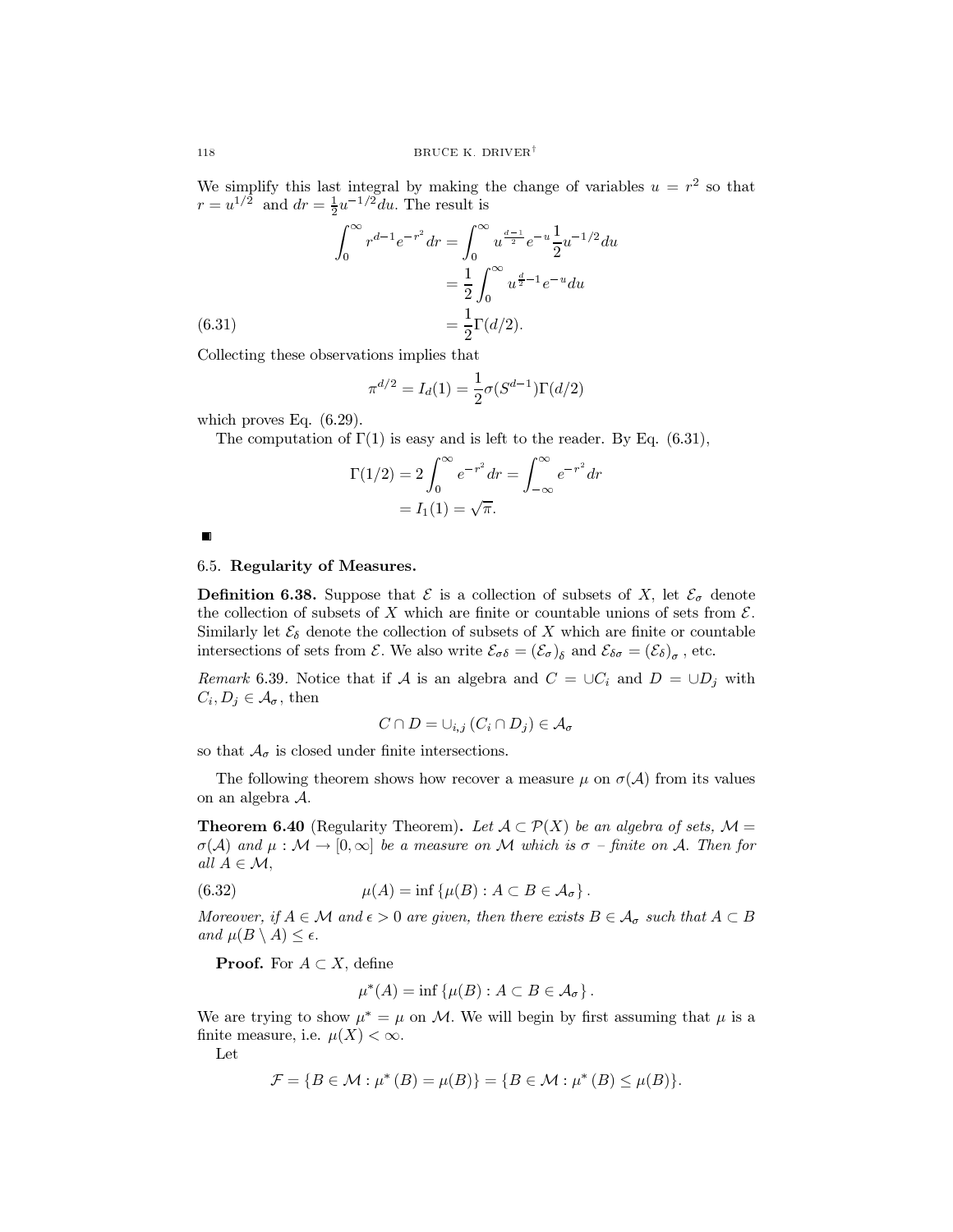It is clear that  $A \subset \mathcal{F}$ , so the finite case will be finished by showing  $\mathcal F$  is a monotone class. Suppose  $B_n \in \mathcal{F}, B_n \uparrow B$  as  $n \to \infty$  and let  $\epsilon > 0$  be given. Since  $\mu^*(B_n) =$  $\mu(B_n)$  there exists  $A_n \in \mathcal{A}_{\sigma}$  such that  $B_n \subset A_n$  and  $\mu(A_n) \leq \mu(B_n) + \epsilon 2^{-n}$  i.e.

$$
u(A_n \setminus B_n) \le \epsilon 2^{-n}
$$

Let  $A = \bigcup_n A_n \in \mathcal{A}_{\sigma}$ , then  $B \subset A$  and

$$
\mu(A \setminus B) = \mu(\cup_n(A_n \setminus B)) \le \sum_{n=1}^{\infty} \mu((A_n \setminus B))
$$
  

$$
\le \sum_{n=1}^{\infty} \mu((A_n \setminus B_n)) \le \sum_{n=1}^{\infty} \epsilon 2^{-n} = \epsilon.
$$

Therefore,

$$
\mu^*(B) \le \mu(A) \le \mu(B) + \epsilon
$$

and since  $\epsilon > 0$  was arbitrary it follows that  $B \in \mathcal{F}$ .

Now suppose that  $B_n \in \mathcal{F}$  and  $B_n \downarrow B$  as  $n \to \infty$  so that

$$
\mu(B_n) \downarrow \mu(B)
$$
 as  $n \to \infty$ .

As above choose  $A_n \in \mathcal{A}_{\sigma}$  such that  $B_n \subset A_n$  and

$$
0 \leq \mu(A_n) - \mu(B_n) = \mu(A_n \setminus B_n) \leq 2^{-n}.
$$

Combining the previous two equations shows that  $\lim_{n\to\infty} \mu(A_n) = \mu(B)$ . Since  $\mu^*(B) \leq \mu(A_n)$  for all n, we conclude that  $\mu^*(B) \leq \mu(B)$ , i.e. that  $B \in \mathcal{F}$ .

Since  $\mathcal F$  is a monotone class containing the algebra  $\mathcal A$ , the monotone class theorem asserts that

$$
\mathcal{M} = \sigma(\mathcal{A}) \subset \mathcal{F} \subset \mathcal{M}
$$

showing the  $\mathcal{F} = \mathcal{M}$  and hence that  $\mu^* = \mu$  on M.

For the  $\sigma$  – finite case, let  $X_n \in \mathcal{A}$  be sets such that  $\mu(X_n) < \infty$  and  $X_n \uparrow X$  as  $n \to \infty$ . Let  $\mu_n$  be the finite measure on M defined by  $\mu_n(A) := \mu(A \cap X_n)$  for all  $A \in \mathcal{M}$ . Suppose that  $\epsilon > 0$  and  $A \in \mathcal{M}$  are given. By what we have just proved, for all  $A \in \mathcal{M}$ , there exists  $B_n \in \mathcal{A}_{\sigma}$  such that  $A \subset B_n$  and

$$
\mu((B_n \cap X_n) \setminus (A \cap X_n)) = \mu_n(B_n \setminus A) \le \epsilon 2^{-n}
$$

Notice that since  $X_n \in \mathcal{A}_{\sigma}, B_n \cap X_n \in \mathcal{A}_{\sigma}$  and

$$
B := \cup_{n=1}^{\infty} (B_n \cap X_n) \in \mathcal{A}_{\sigma}
$$

Moreover,  $A \subset B$  and

$$
\mu(B \setminus A) \leq \sum_{n=1}^{\infty} \mu((B_n \cap X_n) \setminus A) \leq \sum_{n=1}^{\infty} \mu((B_n \cap X_n) \setminus (A \cap X_n))
$$
  

$$
\leq \sum_{n=1}^{\infty} \epsilon 2^{-n} = \epsilon.
$$

Since this implies that

$$
\mu(A) \le \mu(B) \le \mu(A) + \epsilon
$$

and  $\epsilon > 0$  is arbitrary, this equation shows that Eq. (6.32) holds.  $\blacksquare$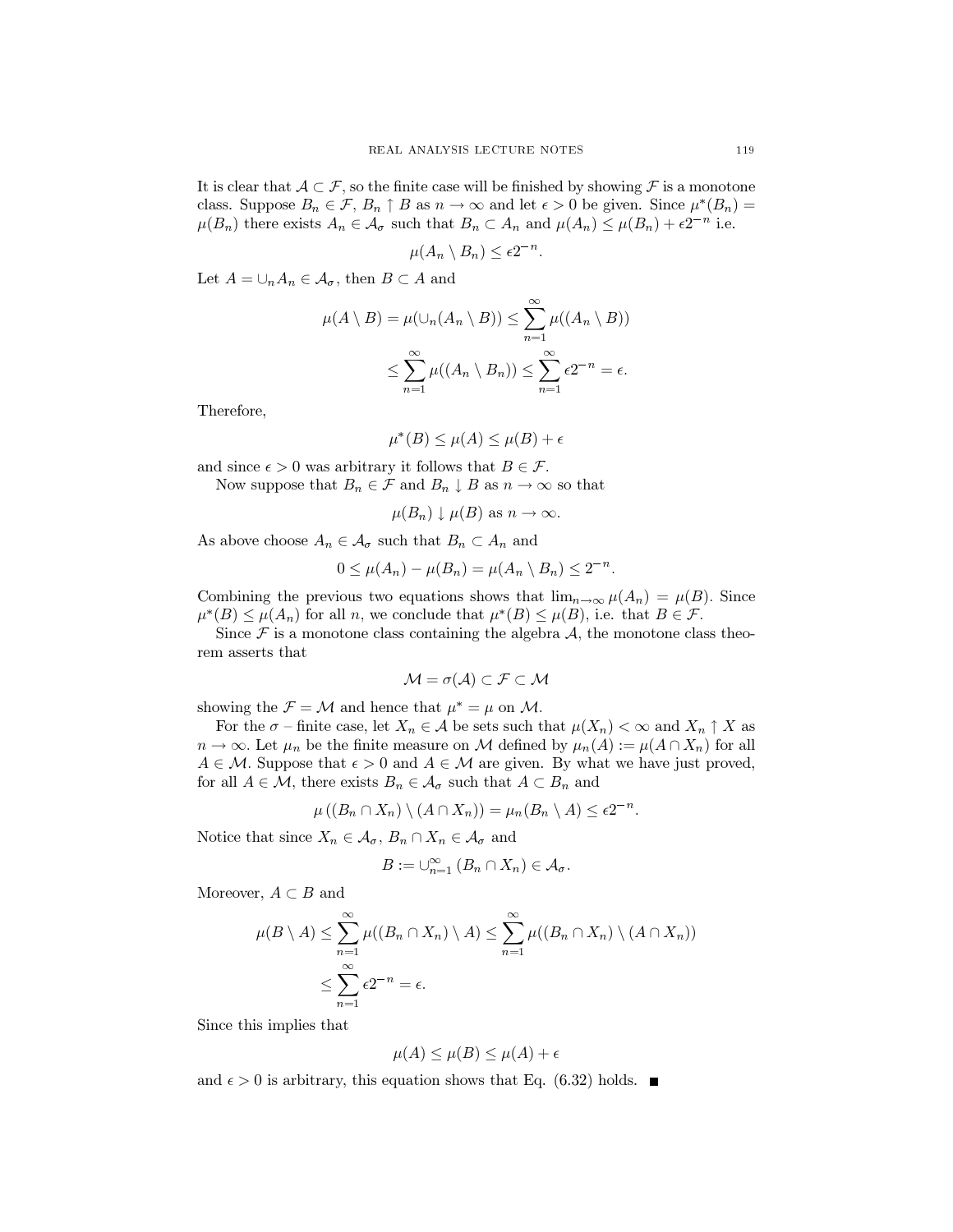**Corollary 6.41.** Let  $A \subset \mathcal{P}(X)$  be an algebra of sets,  $\mathcal{M} = \sigma(\mathcal{A})$  and  $\mu : \mathcal{M} \to$  $[0,\infty]$  be a measure on M which is  $\sigma$  – finite on A. Then for all  $A \in \mathcal{M}$  and  $\epsilon > 0$ there exists  $B \in \mathcal{A}_{\delta}$  such that  $B \subset A$  and

$$
\mu(A\setminus B)<\epsilon.
$$

Furthermore, for any  $B \in \mathcal{M}$  there exists  $A \in \mathcal{A}_{\delta\sigma}$  and  $C \in \mathcal{A}_{\sigma\delta}$  such that  $A \subset$  $B \subset C$  and  $\mu(C \setminus A) = 0$ .

**Proof.** By Theorem 6.40, there exist  $C \in \mathcal{A}_{\sigma}$  such that  $A^{c} \subset C$  and  $\mu(C \setminus A^{c}) \leq$  $\epsilon$ . Let  $B = C^c \subset A$  and notice that  $B \in A_{\delta}$  and that  $C \setminus A^c = B^c \cap A = A \setminus B$ , so that

$$
\mu(A \setminus B) = \mu(C \setminus A^c) \le \epsilon.
$$

Finally, given  $B \in \mathcal{M}$ , we may choose  $A_n \in \mathcal{A}_{\delta}$  and  $C_n \in \mathcal{A}_{\sigma}$  such that  $A_n \subset B \subset$  $C_n$  and  $\mu(C_n \setminus B) \leq 1/n$  and  $\mu(B \setminus A_n) \leq 1/n$ . By replacing  $A_N$  by  $\cup_{n=1}^N A_n$  and  $C_N$ by  $\bigcap_{n=1}^N C_n$ , we may assume that  $A_n \uparrow$  and  $C_n \downarrow$  as n increases. Let  $A = \cup A_n \in \mathcal{A}_{\delta \sigma}$ and  $C = \cap C_n \in \mathcal{A}_{\sigma\delta}$ , then  $A \subset B \subset C$  and

$$
\mu(C \setminus A) = \mu(C \setminus B) + \mu(B \setminus A) \le \mu(C_n \setminus B) + \mu(B \setminus A_n)
$$
  
\$\le 2/n \to 0\$ as  $n \to \infty$ .

**Corollary 6.42.** Let  $\mathcal{A} \subset \mathcal{P}(X)$  be an algebra of sets,  $\mathcal{M} = \sigma(\mathcal{A})$  and  $\mu : \mathcal{M} \to$  $[0,\infty]$  be a measure on M which is  $\sigma$  – finite on A. Then for every  $B \in \mathcal{M}$  such that  $\mu(B) < \infty$  and  $\epsilon > 0$  there exists  $D \in \mathcal{A}$  such that  $\mu(B \triangle D) < \epsilon$ .

**Proof.** By Corollary 6.41, there exists  $C \in \mathcal{A}_{\sigma}$  such  $B \subset C$  and  $\mu(C \setminus B) < \epsilon$ . Now write  $C = \bigcup_{n=1}^{\infty} C_n$  with  $C_n \in \mathcal{A}$  for each n. By replacing  $C_n$  by  $\bigcup_{k=1}^{n} C_k \in \mathcal{A}$ if necessary, we may assume that  $C_n \uparrow C$  as  $n \to \infty$ . Since  $C_n \setminus B \uparrow C \setminus B$  and  $B \setminus C_n \downarrow B \setminus C = \emptyset$  as  $n \to \infty$  and  $\mu(B \setminus C_1) \leq \mu(B) < \infty$ , we know that

 $\lim_{n\to\infty} \mu(C_n \setminus B) = \mu(C \setminus B) < \epsilon$  and  $\lim_{n\to\infty} \mu(B \setminus C_n) = \mu(B \setminus C) = 0$ 

Hence for  $n$  sufficiently large,

$$
\mu(B \triangle C_n) = (\mu(C_n \setminus B) + \mu(B \setminus C_n) < \epsilon.
$$

Hence we are done by taking  $D = C_n \in \mathcal{A}$  for an *n* sufficiently large.

Remark 6.43. We have to assume that  $\mu(B) < \infty$  as the following example shows. Let  $X = \mathbb{R}$ ,  $\mathcal{M} = \mathcal{B}$ ,  $\mu = m$ , A be the algebra generated by half open intervals of the form  $(a, b]$ , and  $B = \bigcup_{n=1}^{\infty} (2n, 2n+1]$ . It is easily checked that for every  $D \in \mathcal{A}$ , that  $m(B\Delta D) = \infty$ .

For Exercises 6.1 – 6.3 let  $\tau \subset \mathcal{P}(X)$  be a topology,  $\mathcal{M} = \sigma(\tau)$  and  $\mu : \mathcal{M} \to$  $(0, \infty)$  be a finite measure, i.e.  $\mu(X) < \infty$ .

## Exercise 6.1. Let

(6.33)  $\mathcal{F} := \{ A \in \mathcal{M} : \mu(A) = \inf \{ \mu(V) : A \subset V \in \tau \} \}.$ 

- 1. Show  $\mathcal F$  may be described as the collection of set  $A \in \mathcal M$  such that for all  $\epsilon > 0$  there exists  $V \in \tau$  such that  $A \subset V$  and  $\mu(V \setminus A) < \epsilon$ .
- 2. Show  $\mathcal F$  is a monotone class.

**Exercise 6.2.** Give an example of a topology  $\tau$  on  $X = \{1, 2\}$  and a measure  $\mu$ on  $\mathcal{M} = \sigma(\tau)$  such that  $\mathcal F$  defined in Eq. (6.33) is **not**  $\mathcal M$ .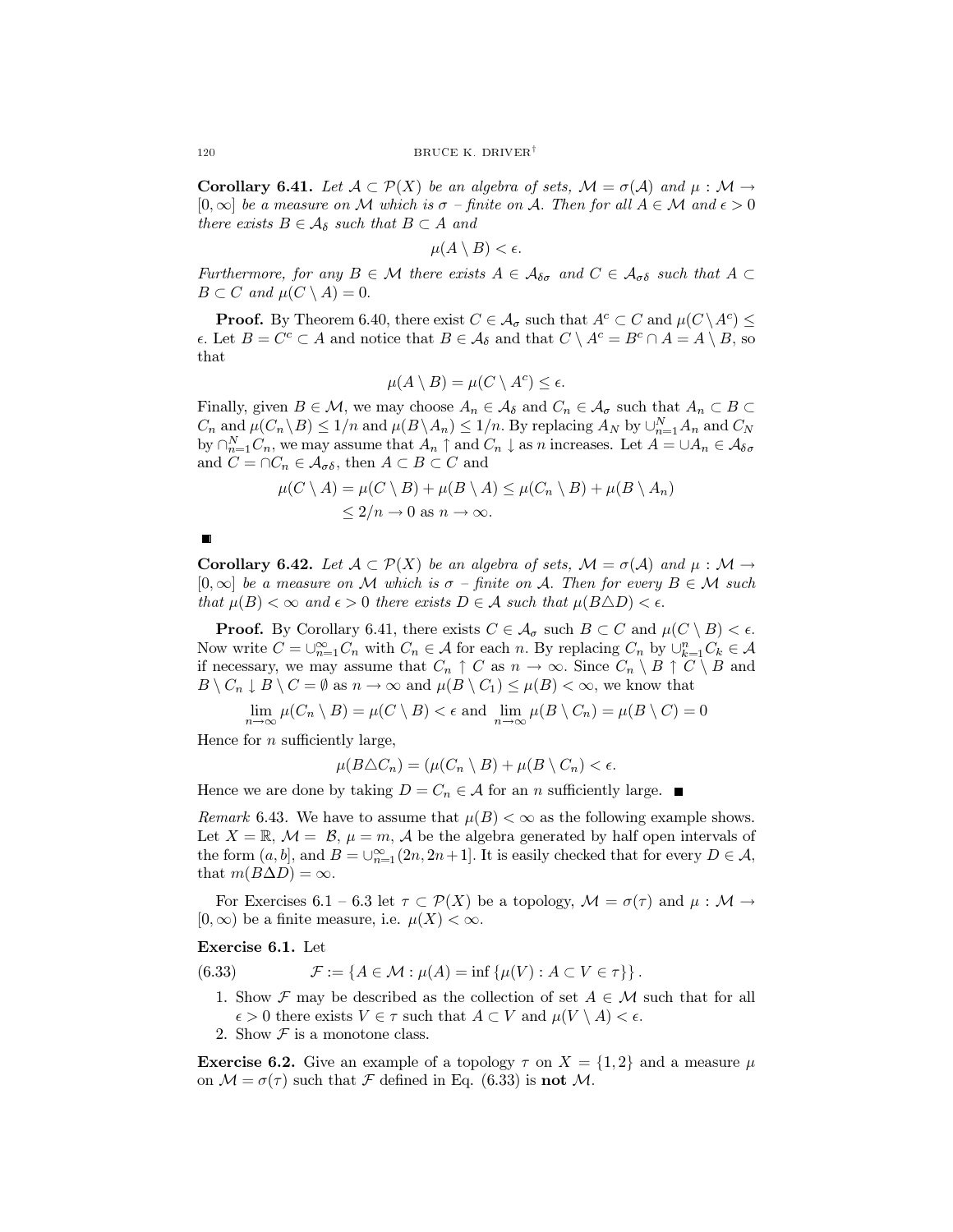**Exercise 6.3.** Suppose now  $\tau \subset \mathcal{P}(X)$  is a topology with the property that to every closed set  $C \subset X$ , there exists  $V_n \in \tau$  such that  $V_n \downarrow C$  as  $n \to \infty$ . Let  $\mathcal{A} = \mathcal{A}(\tau)$  be the algebra generated by  $\tau$ .

1. With the aid of Exercise 4.1, show that  $A \subset \mathcal{F}$ . Therefore by exercise 6.1 and the monotone class theorem,  $\mathcal{F} = \mathcal{M}$ , i.e.

$$
\mu(A) = \inf \{ \mu(V) : A \subset V \in \tau \}.
$$

(**Hint:** Recall the structure of  $A$  from Exercise 4.1.)

2. Show this result is equivalent to following statement: for every  $\epsilon > 0$  and  $A \in \mathcal{M}$  there exist a closed set C and an open set V such that  $C \subset A \subset V$ and  $\mu(V \setminus C) < \epsilon$ . (**Hint:** Apply part 1. to both A and  $A^c$ .)

**Exercise 6.4** (Generalization to the  $\sigma$  – finite case). Let  $\tau \subset \mathcal{P}(X)$  be a topology with the property that to every closed set  $F \subset X$ , there exists  $V_n \in \tau$  such that  $V_n \downarrow F$  as  $n \to \infty$ . Also let  $\mathcal{M} = \sigma(\tau)$  and  $\mu : \mathcal{M} \to [0, \infty]$  be a measure which is  $\sigma$  – finite on  $\tau$ .

- 1. Show that for all  $\epsilon > 0$  and  $A \in \mathcal{M}$  there exists an open set  $V \in \tau$  and a closed set F such that  $F \subset A \subset V$  and  $\mu(V \setminus F) \leq \epsilon$ .
- 2. Let  $F_{\sigma}$  denote the collection of subsets of X which may be written as a countable union of closed sets. Use item 1. to show for all  $B \in \mathcal{M}$ , there exists  $C \in \tau_{\delta}$  ( $\tau_{\delta}$  is customarily written as  $G_{\delta}$ ) and  $A \in F_{\sigma}$  such that  $A \subset B \subset C$ and  $\mu(C \setminus A) = 0$ .

**Exercise 6.5** (Metric Space Examples). Suppose that  $(X, d)$  is a metric space and  $\tau_d$  is the topology of  $d$  – open subsets of X. To each set  $F \subset X$  and  $\epsilon > 0$  let

$$
F_{\epsilon} = \{ x \in X : d_F(x) < \epsilon \} = \cup_{x \in F} B_x(\epsilon) \in \tau_d.
$$

Show that if F is closed, then  $F_{\epsilon} \downarrow F$  as  $\epsilon \downarrow 0$  and in particular  $V_n := F_{1/n} \in \tau_d$  are open sets decreasing to  $F$ . Therefore the results of Exercises 6.3 and 6.4 apply to measures on metric spaces with the Borel  $\sigma$  – algebra,  $\mathcal{B} = \sigma(\tau_d)$ .

**Corollary 6.44.** Let  $X \subset \mathbb{R}^n$  be an open set and  $\mathcal{B} = \mathcal{B}_X$  be the Borel  $\sigma$  - algebra on X equipped with the standard topology induced by open balls with respect to the Euclidean distance. Suppose that  $\mu : \mathcal{B} \to [0,\infty]$  is a measure such that  $\mu(K) < \infty$ whenever  $K$  is a compact set.

- 1. Then for all  $A \in \mathcal{B}$  and  $\epsilon > 0$  there exist a closed set F and an open set V such that  $F \subset A \subset V$  and  $\mu(V \setminus F) < \epsilon$ .
- 2. If  $\mu(A) < \infty$ , the set F in item 1. may be chosen to be compact.
- 3. For all  $A \in \mathcal{B}$  we may compute  $\mu(A)$  using

(6.34) 
$$
\mu(A) = \inf \{ \mu(V) : A \subset V \text{ and } V \text{ is open} \}
$$

$$
(6.35) = \sup \{ \mu(K) : K \subset A \text{ and } K \text{ is compact} \}
$$

**Proof.** For  $k \in \mathbb{N}$ , let

(6.36) 
$$
K_k := \{x \in X : |x| \le k \text{ and } d_{X^c}(x) \ge 1/k\}.
$$

Then  $K_k$  is a closed and bounded subset of  $\mathbb{R}^n$  and hence compact. Moreover  $K_k^o \uparrow X$  as  $k \to \infty$  since<sup>14</sup>

$$
\{x \in X : |x| < k \text{ and } d_{X^c}(x) > 1/k\} \subset K_k^o
$$

 $14$ In fact this is an equality, but we will not need this here.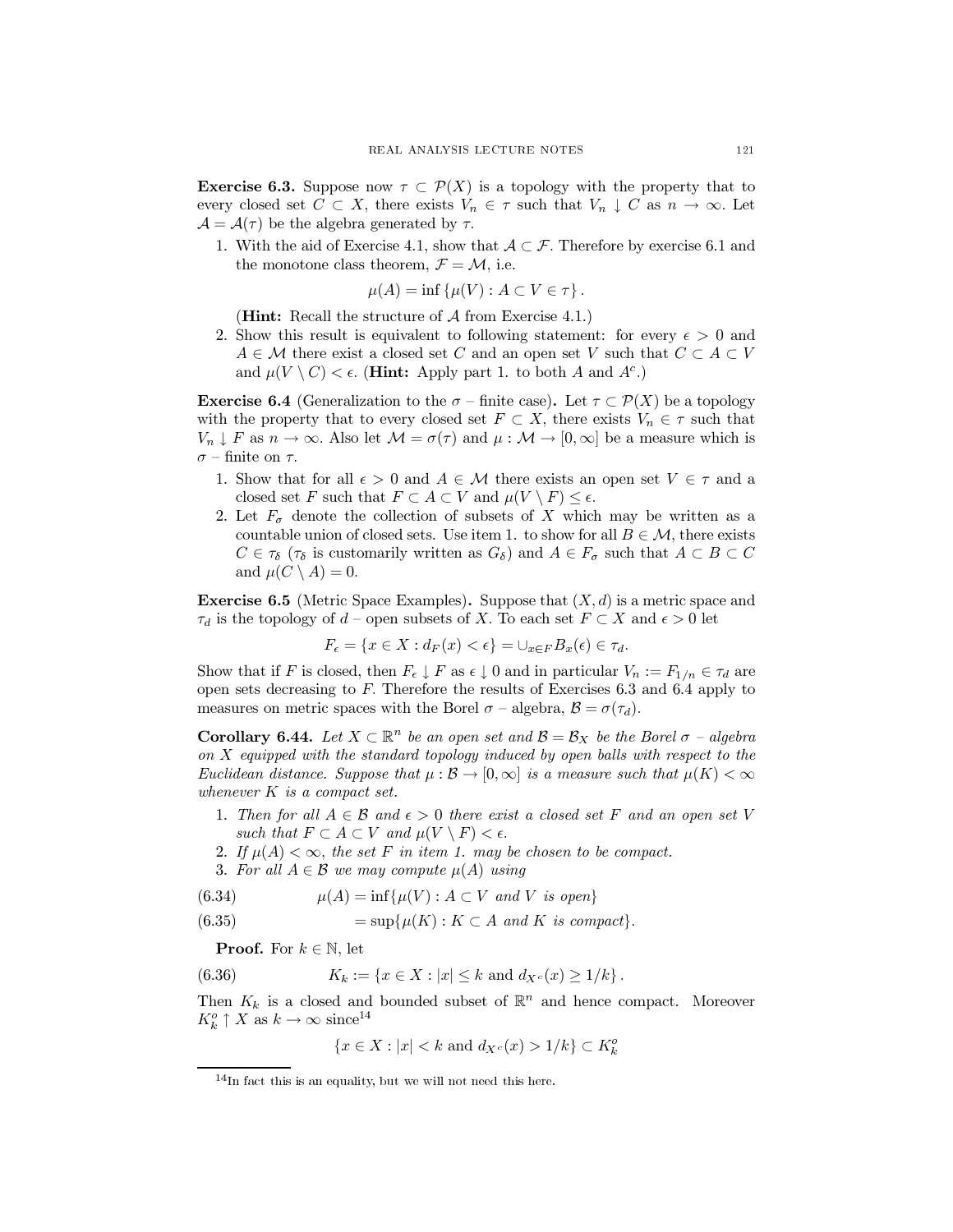and  $\{x \in X : |x| < k \text{ and } d_{X^c}(x) > 1/k\} \uparrow X \text{ as } k \to \infty$ . This shows  $\mu$  is  $\sigma$  -finite on  $\tau_X$  and Item 1. follows from Exercises 6.4 and 6.5.

If  $\mu(A) < \infty$  and  $F \subset A \subset V$  as in item 1. Then  $K_k \cap F \uparrow F$  as  $k \to \infty$  and therefore since  $\mu(V) < \infty$ ,  $\mu(V \setminus K_k \cap F) \downarrow \mu(V \setminus F)$  as  $k \to \infty$ . Hence by choosing k sufficiently large,  $\mu(V \setminus K_k \cap F) < \epsilon$  and we may replace F by the compact set  $F \cap K_k$  and item 1. still holds. This proves item 2.

Item 3. Item 1. easily implies that Eq.  $(6.34)$  holds and item 2. implies Eq. (6.35) holds when  $\mu(A) < \infty$ . So we need only check Eq. (6.35) when  $\mu(A) = \infty$ . By Item 1. there is a closed set  $F \subset A$  such that  $\mu(A \setminus F) < 1$  and in particular  $\mu(F) = \infty$ . Since  $K_n \cap F \uparrow F$ , and  $K_n \cap F$  is compact, it follows that the right side of Eq. (6.35) is infinite and hence equal to  $\mu(A)$ .

### 6.6. Exercises.

**Exercise 6.6.** Let  $(X_j, \mathcal{M}_j, \mu_j)$  for  $j = 1, 2, 3$  be  $\sigma$  – finite measure spaces. Let  $F: X_1 \times X_2 \times X_3 \to (X_1 \times X_2) \times X_3$  be defined by

$$
F((x_1, x_2), x_3) = (x_1, x_2, x_3).
$$

1. Show F is  $((\mathcal{M}_1 \otimes \mathcal{M}_2) \otimes \mathcal{M}_3, \mathcal{M}_1 \otimes \mathcal{M}_2 \otimes \mathcal{M}_3)$  – measurable and  $F^{-1}$  is  $(\mathcal{M}_1 \otimes \mathcal{M}_2 \otimes \mathcal{M}_3, (\mathcal{M}_1 \otimes \mathcal{M}_2) \otimes \mathcal{M}_3)$  – measurable. That is

$$
F: ((X_1 \times X_2) \times X_3, (\mathcal{M}_1 \otimes \mathcal{M}_2) \otimes \mathcal{M}_3) \to (X_1 \times X_2 \times X_3, \mathcal{M}_1 \otimes \mathcal{M}_2 \otimes \mathcal{M}_3)
$$

is a "measure theoretic isomorphism."

2. Let  $\lambda := F_*[(\mu_1 \otimes \mu_2) \otimes \mu_3]$ , i.e.  $\lambda(A) = [(\mu_1 \otimes \mu_2) \otimes \mu_3] (F^{-1}(A))$  for all  $A\in\mathcal{M}_1\otimes\mathcal{M}_2\otimes\mathcal{M}_3$ . Then  $\lambda$  is the unique measure on  $\mathcal{M}_1\otimes\mathcal{M}_2\otimes\mathcal{M}_3$  such that

$$
\lambda(A_1 \times A_2 \times A_3) = \mu_1(A_1)\mu_2(A_2)\mu_3(A_3)
$$

for all  $A_i \in \mathcal{M}_i$ . We will write  $\lambda := \mu_1 \otimes \mu_2 \otimes \mu_3$ .

3. Let  $f: X_1 \times X_2 \times X_3 \to [0, \infty]$  be a  $(\mathcal{M}_1 \otimes \mathcal{M}_2 \otimes \mathcal{M}_3, \mathcal{B}_{\overline{\mathbb{R}}})$  – measurable function. Verify the identity,

$$
\int_{X_1 \times X_2 \times X_3} f d\lambda = \int_{X_3} \int_{X_2} \int_{X_1} f(x_1, x_2, x_3) d\mu_1(x_1) d\mu_2(x_2) d\mu_3(x_3),
$$

makes sense and is correct. Also show the identity holds for any one of the six possible orderings of the iterated integrals.

**Exercise 6.7.** Prove the second assertion of Theorem 6.29. That is show  $m^d$  is the unique translation invariant measure on  $\mathcal{B}_{\mathbb{R}^d}$  such that  $m^d((0,1]^d) = 1$ . **Hint:** Look at the proof of Theorem 5.10.

**Exercise 6.8.** (Part of Folland Problem 2.46 on p. 69.) Let  $X = [0, 1], \mathcal{M} = \mathcal{B}_{[0,1]}$ be the Borel  $\sigma$  – field on X, m be Lebesgue measure on [0, 1] and  $\nu$  be counting measure,  $\nu(A) = \#(A)$ . Finally let  $D = \{(x, x) \in X^2 : x \in X\}$  be the diagonal in  $X^2$ . Show

$$
\int_X \int_X 1_D(x, y) d\nu(y) dm(x) \neq \int_X \int_X 1_D(x, y) dm(x) d\nu(y)
$$

by explicitly computing both sides of this equation.

**Exercise 6.9.** Folland Problem 2.48 on p. 69. (Fubini problem.)

**Exercise 6.10.** Folland Problem 2.50 on p. 69. (Note the  $\mathcal{M} \times \mathcal{B}_{\mathbb{R}}$  should be  $\mathcal{M} \otimes \mathcal{B}_{\bar{\mathbb{R}}}$  in this problem.)